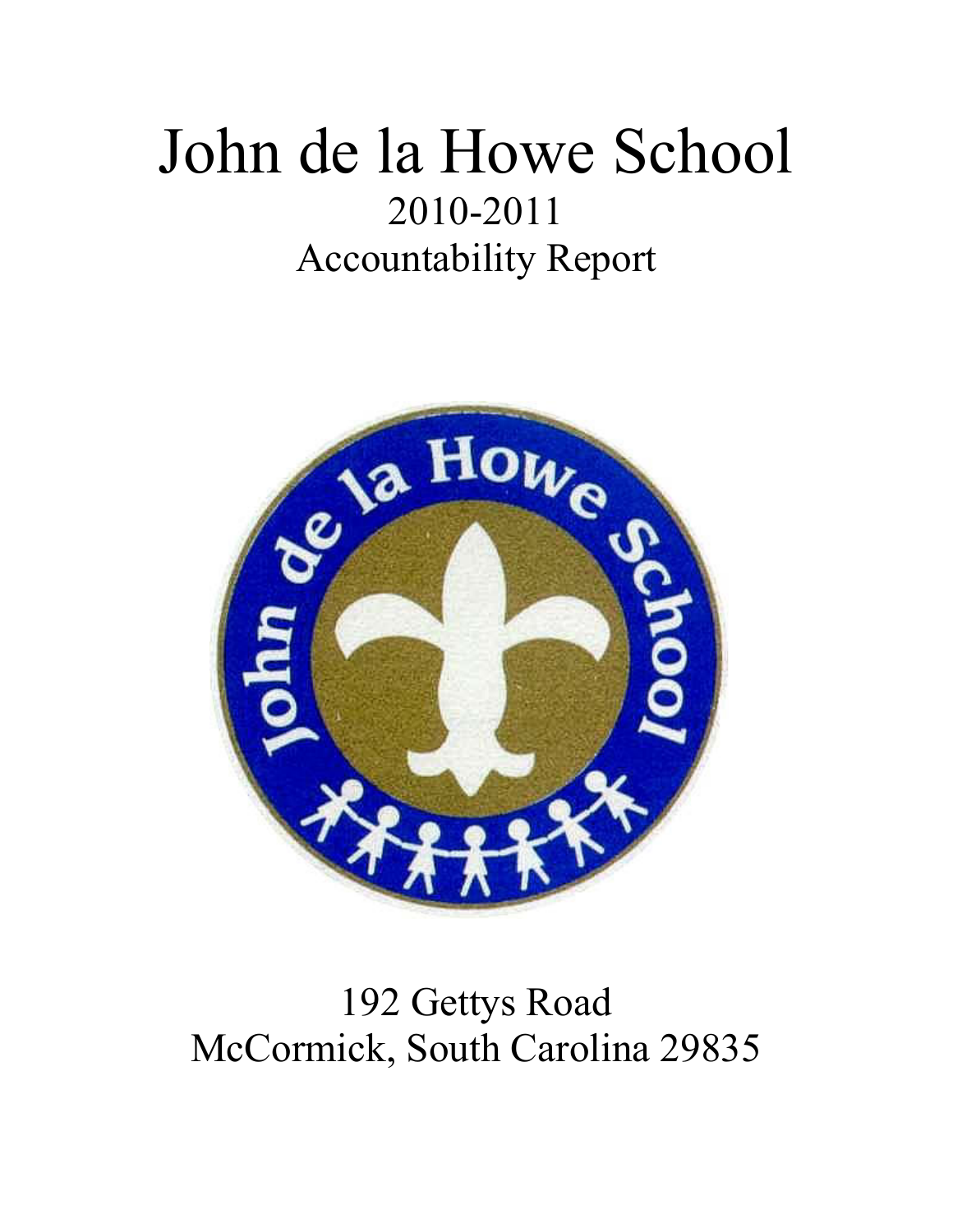## **Table of Contents**

## **Section I: Executive Summary**

| Mission and Values                                   |  |
|------------------------------------------------------|--|
| Major Achievements From Past Year                    |  |
| Key Strategic Goals for the Present and Future Years |  |
| <b>Key Strategic Challenges</b>                      |  |
| Agency's Use of the Accountability Report            |  |

## **Section II: Organizational Profile**

| Main Services and Delivery Methods               |   |
|--------------------------------------------------|---|
| Key Customer Group Requirements and Expectations |   |
| Key Stakeholder Groups                           |   |
| <b>Operating Location</b>                        |   |
| Number of Employees                              | 6 |
| <b>Regulatory Environment</b>                    | 5 |
| Performance Improvement Systems                  |   |
| Organizational Structure                         | 6 |
| Major Program Areas                              |   |
| Expenditures/Appropriations                      | 6 |
| <b>Critical Success Factors</b>                  | 6 |

## **Section III: Elements of Malcolm Baldrige Criteria**

| Category 1 – Senior Leadership, Governance, and Social Responsibility |     |
|-----------------------------------------------------------------------|-----|
| Category 2 – Strategic Planning                                       | 12. |
| Category $3$ – Customer Focus                                         |     |
| Category 4 – Measurement, Analysis, and Knowledge Management          |     |
| Category 5 – Workforce Focus                                          | 20  |
| Category 6 – Process Management                                       | 25  |
| Category $7 - Results$                                                | 28  |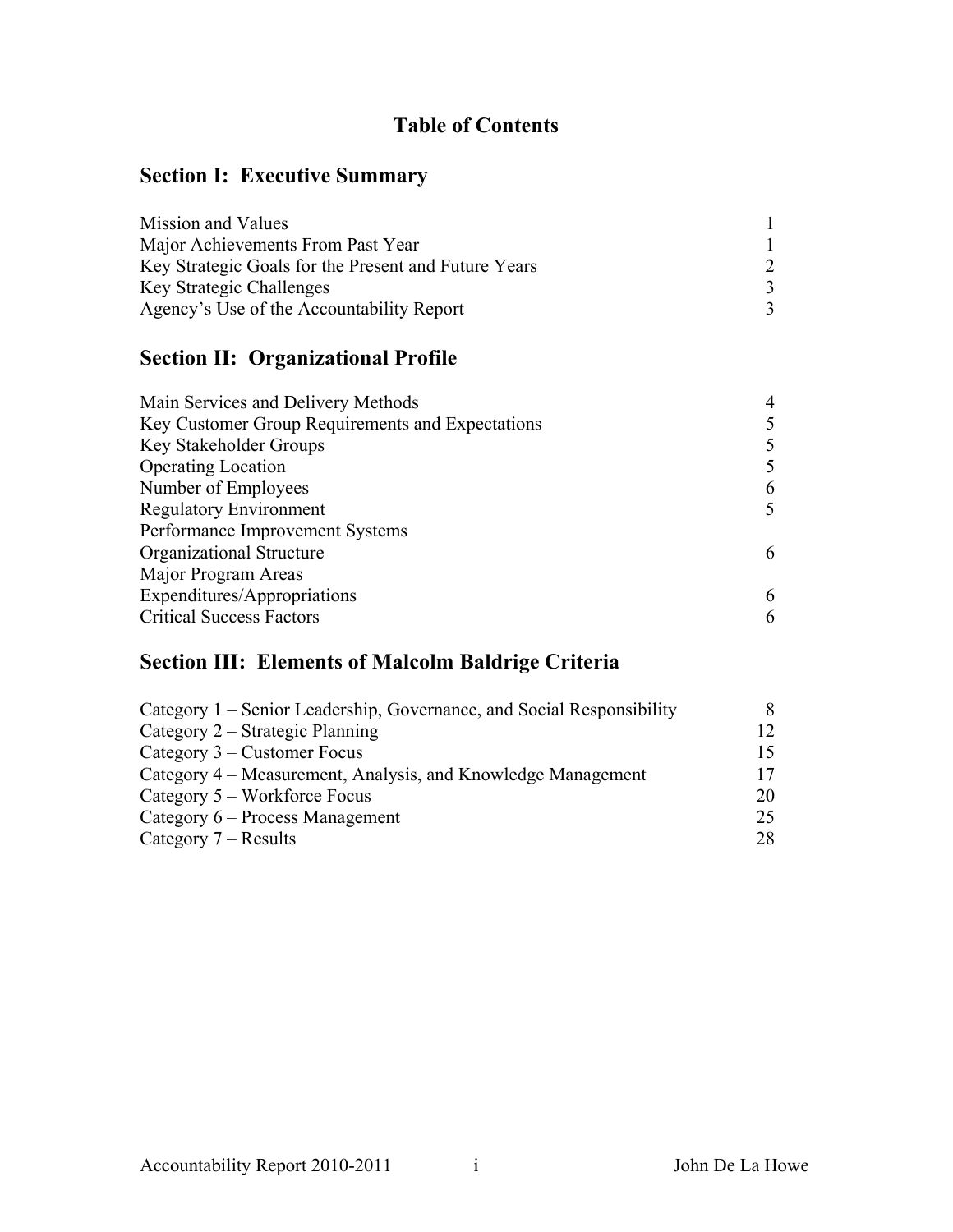## **Section I – Executive Summary**

#### **1. Mission and Values**

#### Mission

• To strengthen children and families of South Carolina who are experiencing difficulties to the extent that a planned separation is necessary.

#### Values

- Advocacy: By protecting their rights and striving to meet their needs, John de la Howe School serves as a strong advocate for the children and families served.
- Excellence and Creativity: John de la Howe School holds in high regard an environment, both physical and emotional, that fosters creativity and results in positive outcomes through service excellence.
- Honesty, Truth and Integrity: John de la Howe School regards honesty, truth and integrity as essential ingredients for the positive growth and development of the children and families served.
- Responsibility and Accountability: John de la Howe School attaches great importance to responsibility and accountability as means to ensure children and families served receive the highest quality of care possible and as maintenance of public trust in the use of taxpayer dollars.

#### **2. Major Achievements from Past Year**

#### • Accreditation

John de la Howe School retained its accreditation through the Council on Accreditation (COA). Accreditation signifies an agency has achieved a high level of operating effectiveness and efficiency.

#### • New Model of Care

On-going implementation of a new model of care (Collaborative Problem Solving) represents a paradigm shift to a more current methodology of addressing the behavioral issues presented by our students and providing new tools for agency direct-care providers and families to address the cognitive factors contributing to the child's learning disability (lagging skills) in the domains of flexibility, adaptability and frustration tolerance. The resultant impact for the students we serve is the benefit of targeted training/education the areas of their lagging cognitive skills.

#### • Day Student Enrollment

A partnership with a bordering school district to accommodate their alternative school students provides funds to be leveraged toward the agency education program. Other local school districts have expressed an interest in establishing a similar partnership arrangement.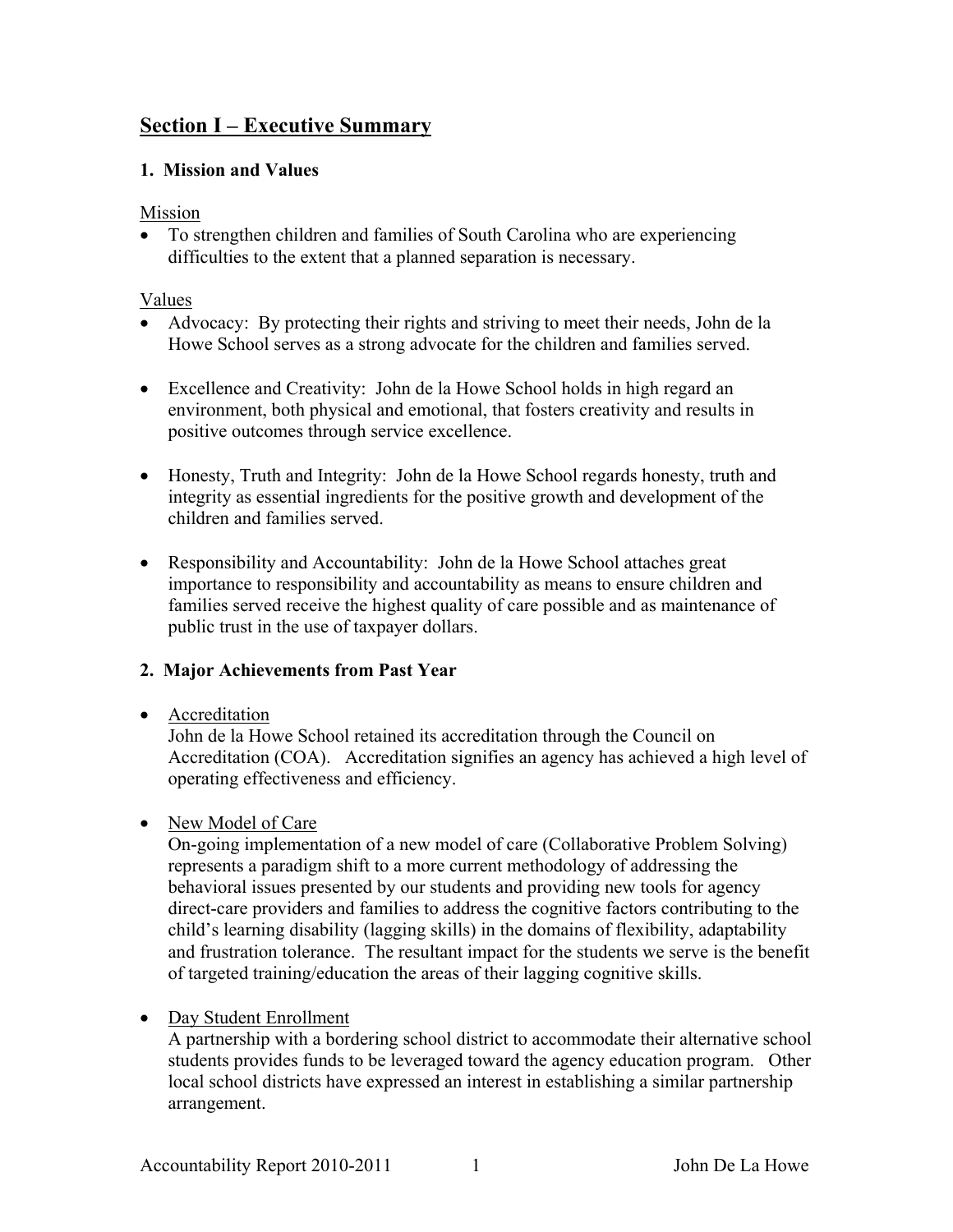#### • Professional Development/Training

All direct-care staff participated in over 30 hours of training in the new "Collaborative Problem Solving" model of care. This training exposed the direct-care staff to the model concept and the means and methods to begin initial enterprise implementation of this model designed to target the lagging cognitive skills of our student population.

All agency staff received Procurement 101 Training through the State Budget and Control Board's Materials Management Office.

The agency transitioned to a Universal Review performance model with all staff receiving appropriate training. This model will serve to better align individual objectives with the overage strategic objectives of the agency.

• Service Learning Component

Historically, children served by John de la Howe School have failed in traditional education environments. In response, the agency continues a non-traditional approach by the inclusion of a Service Learning component in the curriculum. Service Learning incorporates concepts learned in core courses with real-world application.

#### • PACE Learning System and Virtual School

Students at John de la Howe School arrive throughout the year, and function at various skill levels. The agency now provides individualized instruction through the PACE Learning System and Virtual School. Utilizing computer and web-based applications; students are able to self-pace their lessons which encourages academic success. Additionally, it provides an opportunity for students who had fallen behind to excel to their appropriate grade level.

#### **3. Key Strategic Goals for the Present and Future Years**

- Strengthened Partnerships with Department of Social Services, Department of Juvenile Justice and School Districts Statewide John de la Howe School is determined to strengthen and expand its relationships with the state departments of Social Services (DSS) and Juvenile Justice (DJJ), and school districts across the state to better leverage state resources.
- Explore Out-of-State Student Admissions

The agency will seek to diversify its revenue stream through acceptance of out-ofstate students into the Wilderness/Experiential Learning program. These students would pay a cost-plus tuition differential from in-state students. In-state students and families would retain priority status for admissions over out-of-state applicants. The vast acreage of the campus will allow for rapid expansion of the wilderness camp program at minimal costs. The agency will also explore how the out-of-state student model might be implemented within the residential program.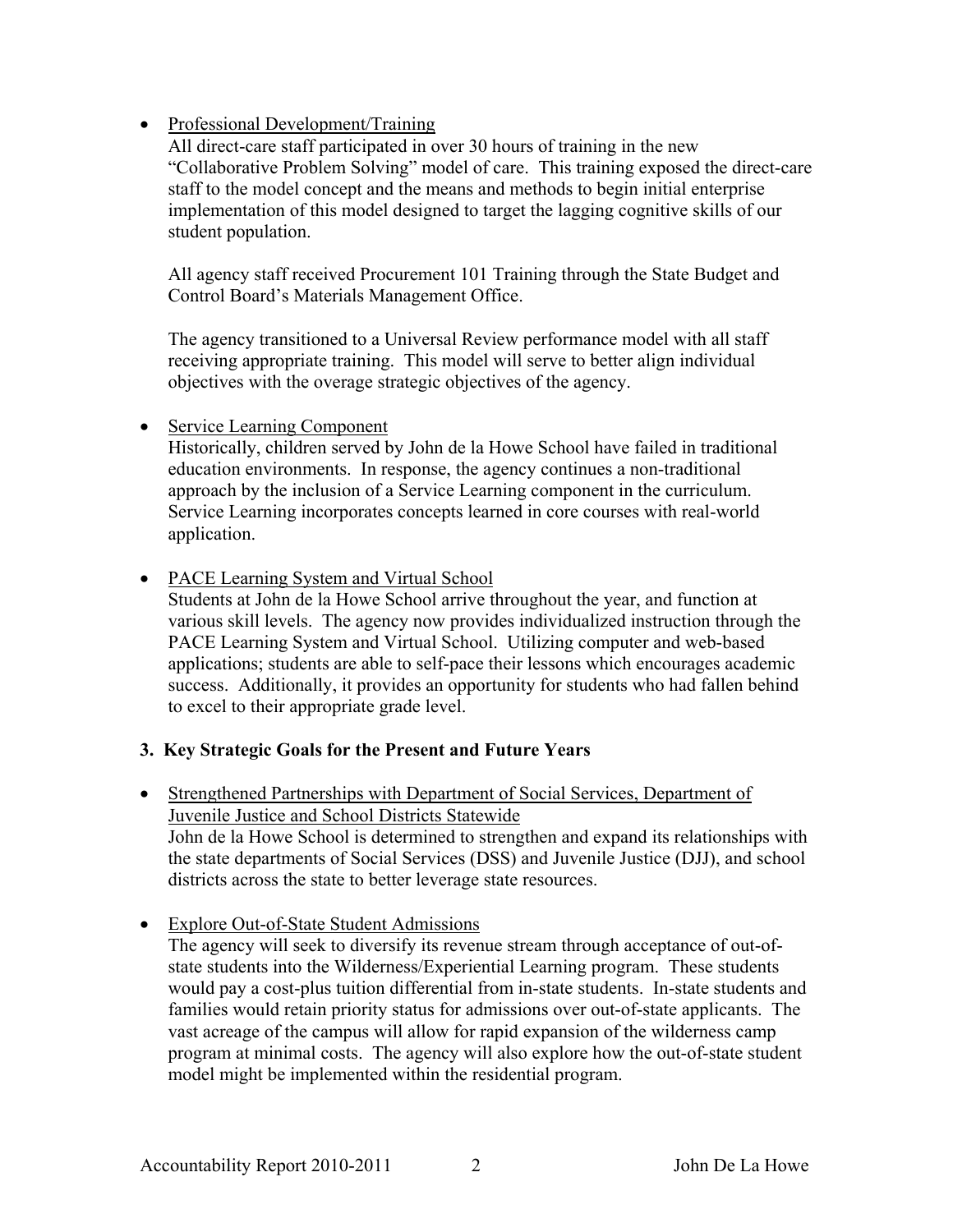#### • Expand Charitable Giving Program

A Director of Development and Advancement has been engaged to more fully implement a charitable giving program. Committed effort in the present will lead to future benefits, with a major emphasis on being able to ease dependence on taxpayer support while being able to maintain the standards of high quality care.

• Deploy an Enterprise Customer Relationship Management (CRM)/Electronic Health Record (HER) System Recognizing the importance of resource conservation, the agency will implement an enterprise solution for student records retention, data collection and analysis and information sharing across functional areas and for families to access on-line as a means to directly monitor student progress.

#### • Cottage Renovation/Deferred Maintenance

Continue John de la Howe School's plan of cottage renovation/deferred maintenance for the student residences. As previously mentioned, this project is vital to maintain a living environment that will help promote the healthy development of children served.

#### **4. Key Strategic Challenges**

• Financial

Reductions in the agency's budget posed the greatest challenge in FY11. However, through program changes such as 24-hour awake staff and expanded use of community resources, John de la Howe School has managed to limit the impact on service capacity and quality.

• Access

The resultant impact of reductions in agency general fund appropriations for FY11 had a direct and negative impact on our ability to provide access to children and families from across the state.

#### • Deferred Maintenance

The resultant impact of reductions in agency general fund appropriations for FY11 had a direct and negative impact on our ability to adequately maintain residential cottages and other facilities.

#### **5. Agency's Use of The Accountability Report**

• John de la Howe School utilizes the Accountability Report to evaluate the agency's effectiveness in, and to provide direction to, its services to meet the ever changing needs of the students and families we serve.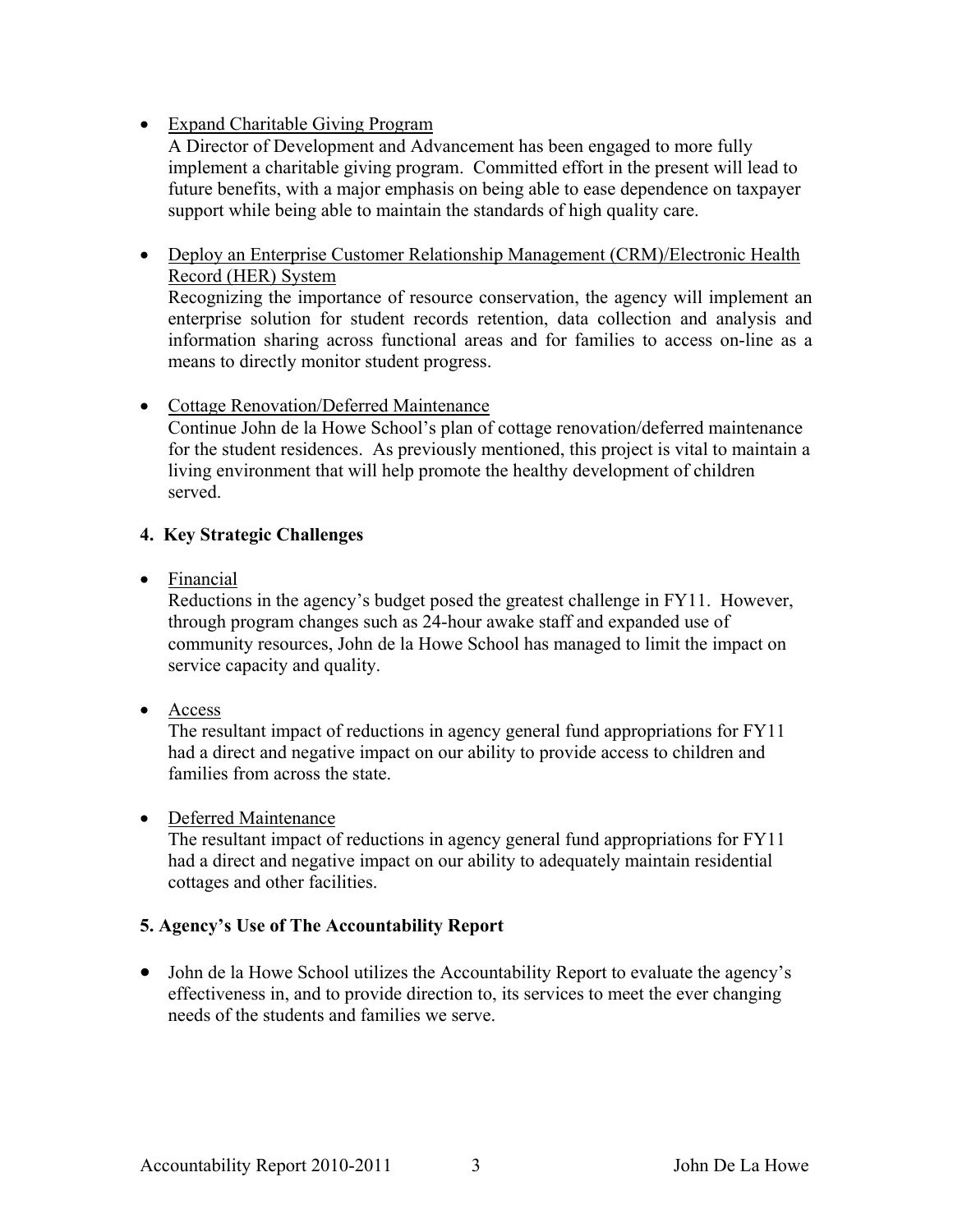## **Section II – Organizational Profile**

#### **1. Main products and services and the primary methods by which these are delivered.**

- *Behavioral Health Services* addresses the individual emotional and mental health needs of the children in the agency's care through the use of traditional and nontraditional interventions. Traditional interventions include individual, family and group counseling provided by behavioral health professional staff and supportive counseling provided by behavioral health paraprofessional staff. Non-traditional interventions include activity-based experiential learning. Such activities occur in the Wilderness, Farm and Equine programs. The agency's challenge/ropes course is also used as an activity based intervention method.
- *Daily Living Skills Development* occurs at the residential, or cottage-life, level. Through instruction by paraprofessional behavioral health staff, children learn skills required for independent living including, but not limited to, nutrition and meal preparation, money management, personal hygiene, laundry, decision making, problem solving, team work and cooperation. Instruction in daily living skills development occurs on an individual level to help a child in a particular area in which he/she needs emphasis, and at a group level incorporating the entire cottage through specific activities aimed at specific goals.
- *Academic Instruction* provides all children in care at John de la Howe School learning opportunities they may not have in their home environments when other presenting problems hinder the opportunity for academic development. Students receive instruction in all core subjects as well as ancillary subjects at the L.S. Brice School. John de la Howe School holds its students to the same standards as public school students. Students in grades 6 through 10 attend school on-campus. Through a longstanding partnership, students in grades 11 through 12 attend McCormick County public high school as a step toward reintegration into the community. All teachers at John de la Howe School meet or exceed the professional requirements established by the State of South Carolina.
- *Job Skills Training* is a critical component of the treatment process at John de la Howe School. Because not all children in care are college-bound, it is incumbent on the agency to provide children with skills which may be used in the job market. Therefore, by engaging children in food service, landscaping, clerical, horticultural and agriculture related activities supervised by John de la Howe staff, children learn skills that may benefit them following discharge from the agency. John de la Howe School staff partner with children to mentor them in the aspects of their work at the school. Students gain additional skills by job shadowing their mentors.
- *Primary Health Care* is provided to children while in care at John de la Howe. Services such as medication administration, monitoring of chronic illness or disease such as diabetes and obesity, and provision of minor first aid are provided by the agency's healthcare professionals.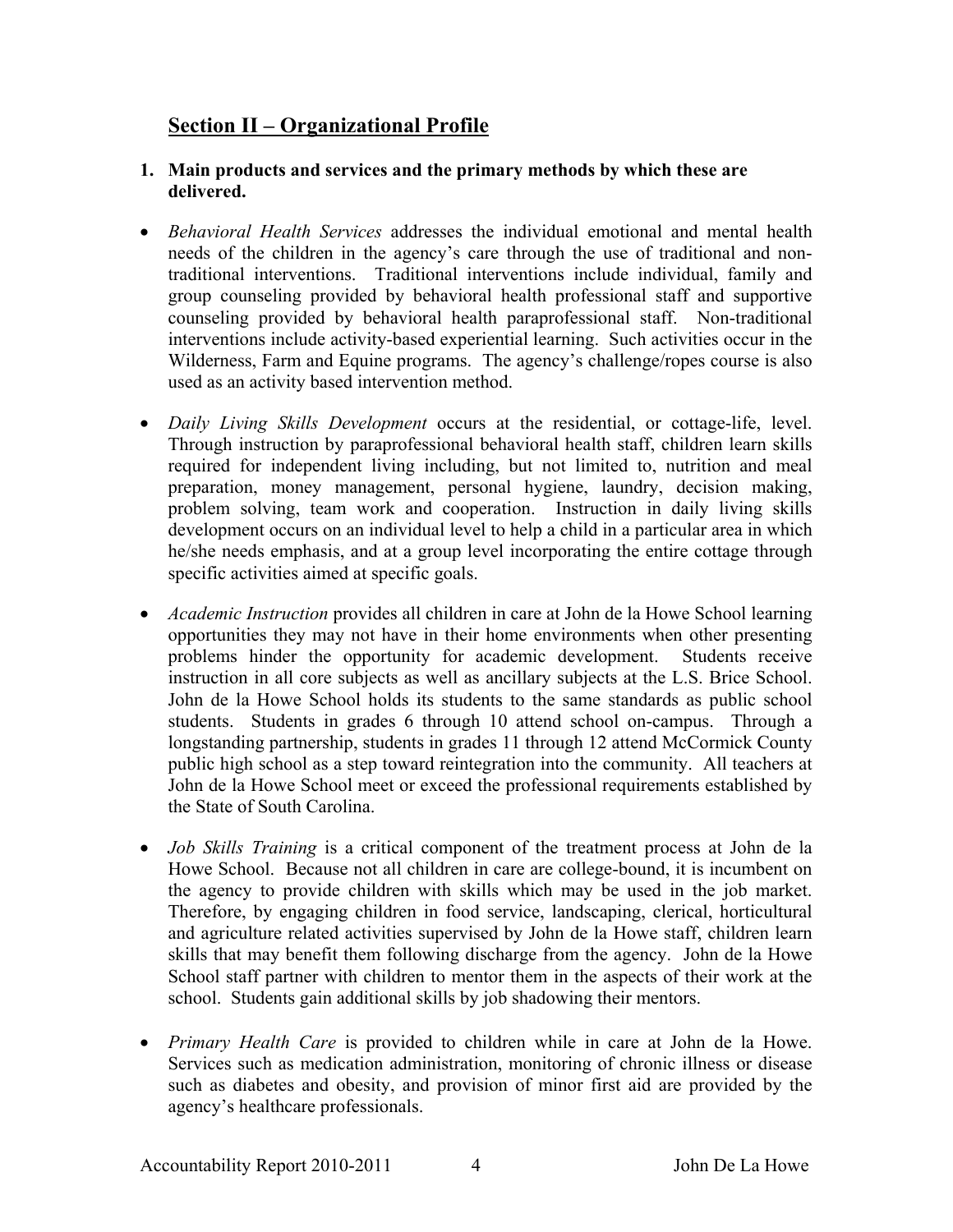#### **2. Key customer groups and their key requirements/expectations**

- *Children* of South Carolina in care at John de la Howe School, as students, who require services necessary to address their individual treatment needs
- *Families* of children in care at John de la Howe School who require specialized and consistent assistance in addressing the child's at-risk behaviors so they may develop into healthy, productive adults
- *Referral Sources* such as schools, the Department of Social Services, the Department of Juvenile Justice, Family Courts, and healthcare professionals who seek placement of children separated from family and who expect level of positive impact and outcomes associated with the provision of high quality service

#### **3. Key stakeholder groups (other than customers)**

- *Taxpayers* of South Carolina who expect a positive return on investment, demonstrated by positive treatment outcomes, lowered rates of juvenile incarceration, and lowered school drop-out rates.
- *Employees* of John de la Howe School who expect a healthy, wholesome work environment absent of barriers preventing the fulfillment of job duties
- *Local Community Members* who expect an agency which may be regarded as an asset to the community

#### **4. Key suppliers and partners**

- John de la Howe School partners with families from across South Carolina. Families in potential need of services may receive recommendations from other state agencies, and school districts such as the departments of Education, Social Services or Juvenile Justice, to seek out the John de la Howe School as a last resort for their child before other, more stringent and costly services are required.
- John de la Howe School partners directly with the Department of Social Services (DSS) and Department of Juvenile Justice for direct placements on a 24/7, 365 days per year basis.

#### **5. Operating location**

• John de la Howe School is located at 192 Gettys Road, McCormick, South Carolina, 29835. Situated on 1216 acres in Northwest McCormick County in the midst of the Sumter National Forest, John de la Howe School is surrounded by beautiful lakes and woodlands; an environment conducive to focused instruction and learning.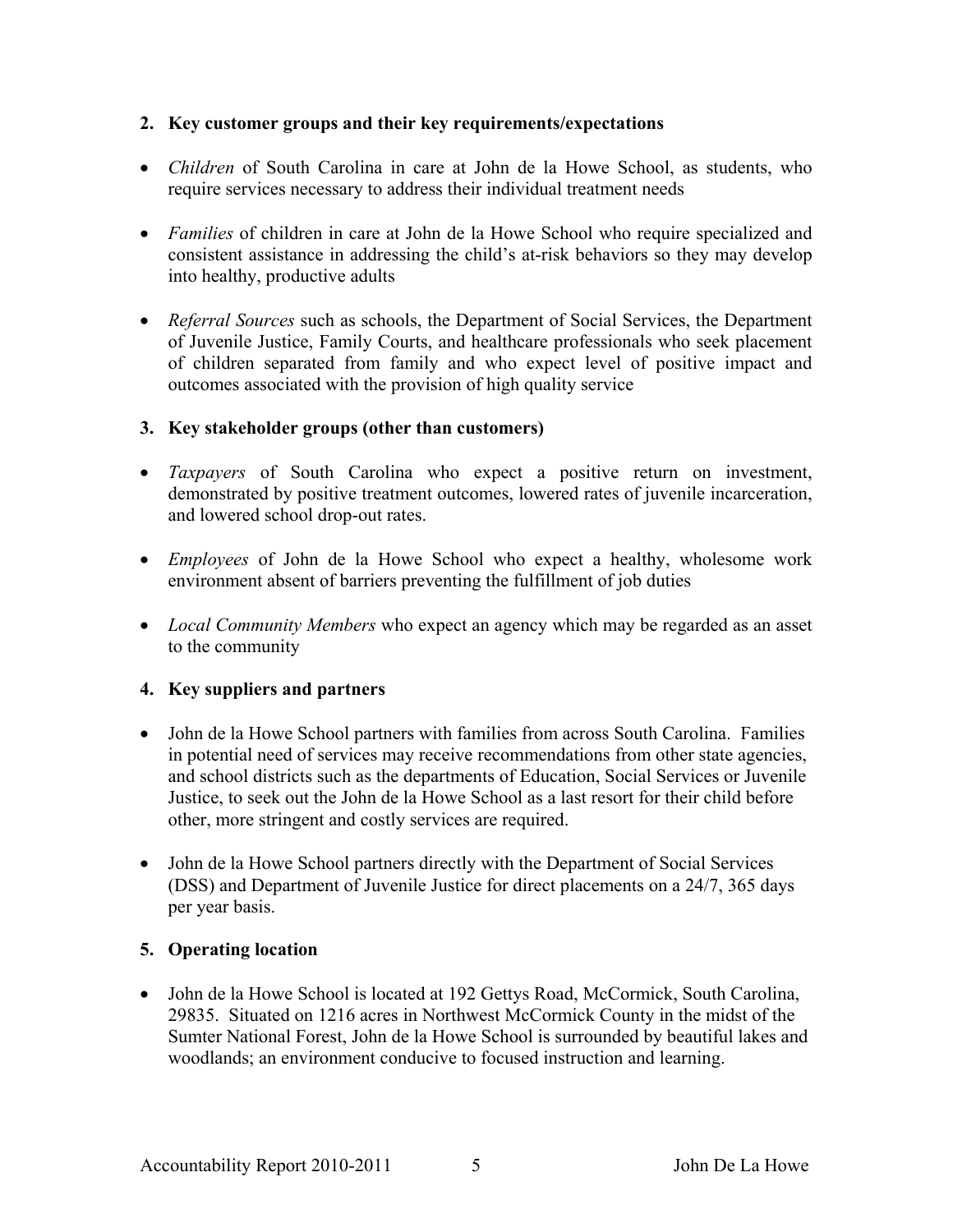#### **6. Number of employees, segmented by employee category:**

• Through June 30, 2011, the John De La Howe School employed a total of 70 employees; 9 unclassified FTE positions, 59 classified FTE positions and 2 temporary positions. These positions included administration/managerial, teaching faculty, human service, and support staff.

#### **7. Regulatory environment under which the organization operates:**

- South Carolina Department of Education
- South Carolina Department of Health and Environmental Control
- South Carolina Department of Health and Human Services
- South Carolina Department of Social Services
- South Carolina State Budget and Control Board
- Council on Accreditation (COA)
- Southern Association of Colleges and Schools (SACS)

#### **8. Performance improvement system(s)**

• John de la Howe School utilizes a Continuous Quality Improvement (CQI) process as its performance improvement system. Within this approach, necessary components include: data inputs, needs identification and analysis, action plans for improvement, monitoring mechanisms for outcomes measurements, and feedback reports.

#### **9. Organizational structure:**

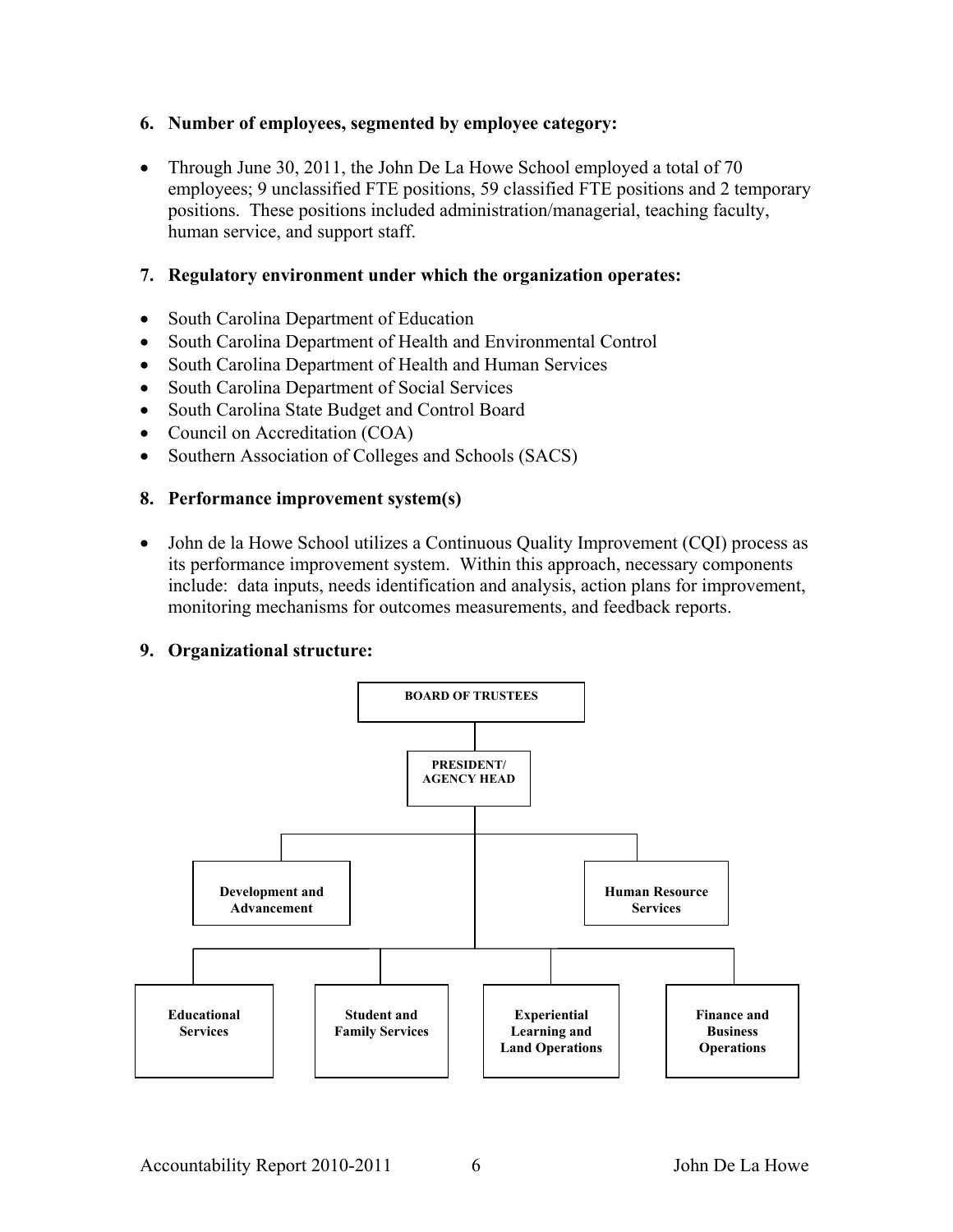## **10. Expenditures/Appropriations Chart:**

## **Accountability Report Appropriations/Expenditures Chart**

|                                  |                           | FY 09-10 Actual     |                                      |                              |                             |                 |  |
|----------------------------------|---------------------------|---------------------|--------------------------------------|------------------------------|-----------------------------|-----------------|--|
|                                  |                           | <b>Expenditures</b> |                                      | FY 10-11 Actual Expenditures | FY 11-12 Appropriations Act |                 |  |
| <b>Major Budget</b>              | <b>Total Funds</b>        | <b>General</b>      | <b>Total Funds</b><br><b>General</b> |                              | <b>Total Funds</b>          | <b>General</b>  |  |
| <b>Categories</b>                |                           | <b>Funds</b>        |                                      | <b>Funds</b>                 |                             | <b>Funds</b>    |  |
| Personal<br>Service              | \$2,352,913               | \$2,181,439         | \$<br>2,157,415                      | 2,001,801<br>\$              | \$2,983,463                 | 2,734,102<br>\$ |  |
| Other<br>Operating               | 763,146<br>\$             | \$<br>420,036       | \$<br>938,062                        | \$<br>352,540                | \$<br>690,170               | 452,976<br>\$   |  |
| Special Items                    |                           |                     |                                      |                              |                             |                 |  |
| Permanent<br>Improvements        |                           |                     |                                      |                              |                             |                 |  |
| <b>Case Services</b>             |                           |                     |                                      |                              |                             |                 |  |
| Distributions to<br>Subdivisions |                           |                     |                                      |                              |                             |                 |  |
| <b>Fringe Benefits</b>           | $\mathfrak{L}$<br>899,737 | \$<br>857,819       | \$<br>812,095                        | \$<br>731,566                | \$1,154,570                 | \$1,031,017     |  |
| Non-recurring                    | \$<br>547,110             |                     |                                      |                              |                             |                 |  |
| <b>Total</b>                     | \$4,562,906               | \$3,459,294         | $\mathfrak{S}$<br>3,907,572          | \$<br>3,085,907              | \$4,828,203                 | \$4,218,095     |  |

#### **Base Budget Expenditures and Appropriations**

#### **Other Expenditures**

| Sources of<br><b>Funds</b> | FY 09-10<br><b>Actual</b><br><b>Expenditures</b> | FY 10-11<br><b>Actual</b><br><b>Expenditures</b> |
|----------------------------|--------------------------------------------------|--------------------------------------------------|
| Supplemental<br>Bills      |                                                  |                                                  |
| Capital                    |                                                  |                                                  |
| Reserve                    |                                                  |                                                  |
| Funds                      |                                                  |                                                  |
| Bonds                      |                                                  |                                                  |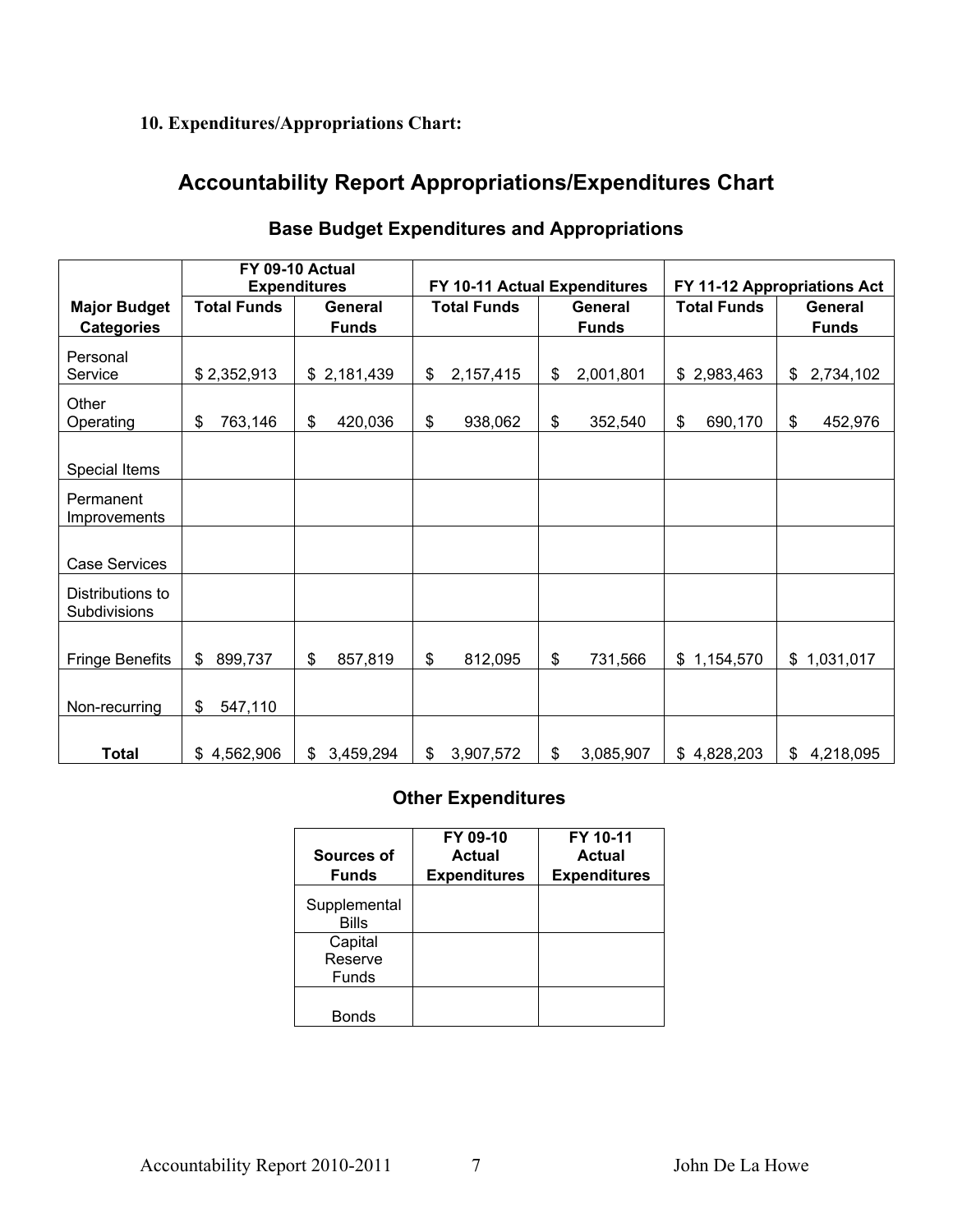| 11. Major Program Areas Chart |  |  |  |
|-------------------------------|--|--|--|
|-------------------------------|--|--|--|

| Program<br><b>Number and</b><br><b>Title</b> | <b>Major Program Area</b><br><b>Purpose (Brief)</b>                                                                                                                                                              | FY 09-10<br>FY 10-11<br><b>Budget Expenditures</b><br><b>Budget Expenditures</b>                                               |                                                                                                                           | <b>Key Cross</b><br><b>References for</b><br><b>Financial Results*</b> |
|----------------------------------------------|------------------------------------------------------------------------------------------------------------------------------------------------------------------------------------------------------------------|--------------------------------------------------------------------------------------------------------------------------------|---------------------------------------------------------------------------------------------------------------------------|------------------------------------------------------------------------|
| I. Administration                            | Provides executive<br>leadership and policy<br>governance for the agency,<br>fiscal, human resource,<br>advancement and<br>development and<br>procurement services as<br>well as overall strategic<br>direction. | 208,068.00<br>State:<br>Federal:<br>Other:<br>Total:<br>208,068.00<br>5%<br>% of Total Budget:                                 | State:<br>162,851.00<br>Federal:<br>Other:<br>2,000.00<br>Total:<br>164,851.00<br>% of Total Budget: 5%                   | Section III<br>$7.3 - 7.6$                                             |
| II. Education                                | Accredited school providing<br>middle through high school<br>educational services to<br>students in a residential<br>treatment setting.                                                                          | State:<br>322,308.00<br>Federal:<br>68,402.00<br>Other:<br>28,713.00<br>Total:<br>419,423.00<br>% of Total Budget:<br>10%      | State:<br>437,533.00<br>Federal:<br>90,596.00<br>Other:<br>254,614.00<br>Total:<br>782,743.00<br>% of Total Budget: 18%   | Section III<br>$7.5 - 7.6$                                             |
| III. Student and<br><b>Family Services</b>   | Provides for the overall<br>student safety and security,<br>therapeutic counseling for<br>students and families and<br>mental and general<br>healthcare.                                                         | State:<br>1,905,799.00<br>Federal:<br>15,040.00<br>Other:<br>495,077.00<br>Total:<br>2.415.846.00<br>52%<br>% of Total Budget: | State:<br>1,564,346.00<br>Federal:<br>Other:<br>793,533.00<br>Total:<br>2,357,879.00<br>% of Total Budget: 53%            | Section III<br>7.1,, 7.2, 7.5, 7.6                                     |
| IV. Business<br>Operations                   | Maintenance of physical<br>plant including facilities and<br>grounds to established<br>standards/code. Fleet<br>management, Food Service<br>operations, and<br>Housekeeping.                                     | State:<br>167,661.00<br>Federal:<br>7,284.00<br>Other:<br>174,945.00<br>Total:<br>% of Total Budget:<br>4%                     | State:<br>703,254.00<br>90,000.00<br>Federal:<br>Other:<br>253,864.00<br>Total:<br>1,047,118.00<br>% of Total Budget: 24% | Section III<br>7.3                                                     |
|                                              |                                                                                                                                                                                                                  | State:<br>Federal:<br>Other:<br>Total:<br>% of Total Budget:                                                                   | State:<br>Federal:<br>Other:<br>Total:<br>% of Total Budget:                                                              |                                                                        |

**Below: List any programs not included above and show the remainder of expenditures by source of funds.** 

| <b>Remainder of Expenditures:</b> | <b>State:</b>   | 855.458.00         |     | State:             |
|-----------------------------------|-----------------|--------------------|-----|--------------------|
|                                   | <b>Federal:</b> | 8.764.00           |     | <b>Federal:</b>    |
|                                   | Other:          | 480.402.00         |     | Other:             |
|                                   | Total:          | 1,344,624.00       |     | Total:             |
|                                   |                 | % of Total Budget: | 29% | % of Total Budget: |
|                                   |                 |                    |     |                    |

\*Key Cross-References are a link to the Category 7 – Business Results. These References provide a Chart number that is included in the  $7<sup>th</sup>$  section of this document.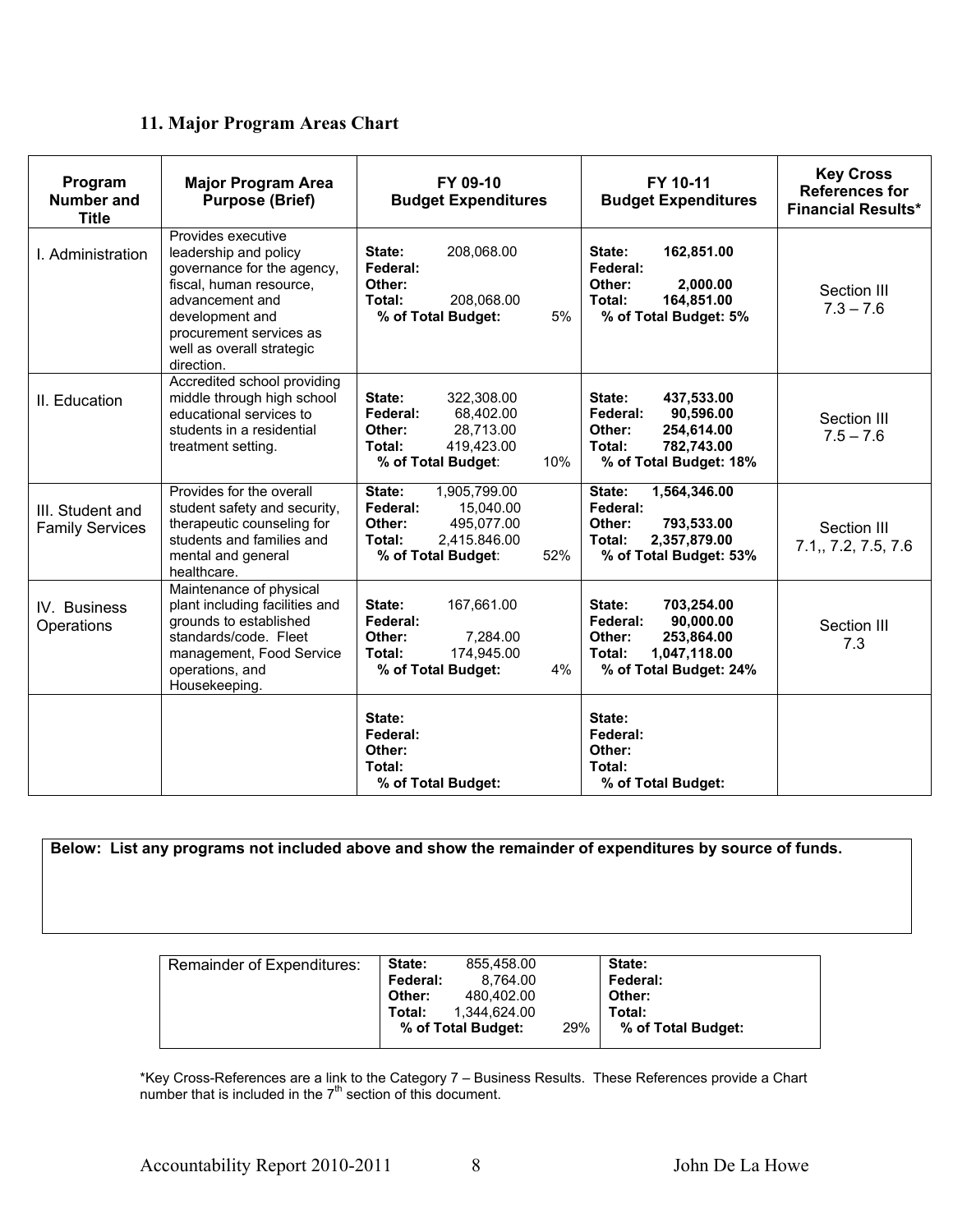#### **12. Principal factors that determine John de la Howe School's competitive success:**

- A sound reputation for positively impacting the lives of students and families from across the state who have had need of the services provided.
- Access to services. John de la Howe School is primarily funded through state appropriations, allowing families in South Carolina access to a level of care that provides affordable counseling and therapeutic care to address severe at-risk behaviors and family crisis. John de la Howe School uses a sliding tuition scale based upon household income. For families that qualify for Medicaid, the monthly tuition can be waived allowing the availability of the agency's services to low income families.
- John de la Howe School is an open campus located on 1216 acres of woodland surrounded by lakes and farmland, providing an atmosphere of openness and warmth while avoiding an "institutional" feel when serving the children in care. John de la Howe School's location allows the capability for additional outdoor activities, such as fishing, hiking through nature trails, and horse-back riding, that are not readily available to other facilities with limited acreage or in urban settings.
- John de la Howe School is able to provide a differentiation of programming capability beyond standard residential care through its Experiential Learning Programs. Students are able to gain practical hands-on experience in areas that include; farming, equine handling, landscaping, greenhouse operation, forestry preservation, and challenge course completion.
- John de la Howe School also provides a Wilderness Program in addition to its group living residential program. The Wilderness Program utilizes intensive group interdependency as students also focus on their individual treatment needs.
- John de la Howe School leads its students to develop a strong work ethic and vocational skills through meaningful work programs that include administration services, food services, and housekeeping services. Employees mentor students that show a particular interest or aptitude in a vocational area in which the employee works within the agency.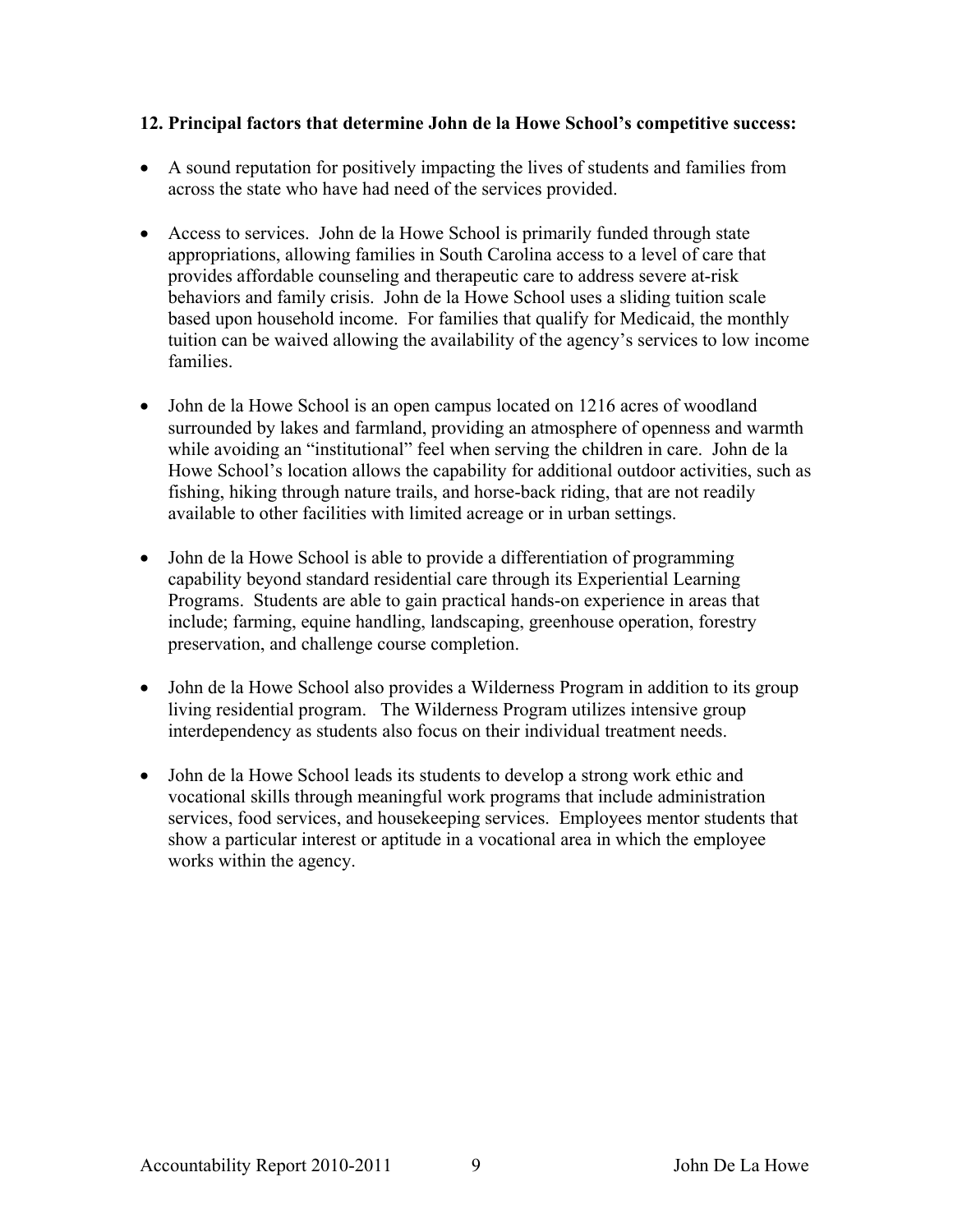## **Section III – Elements of Malcolm Baldrige Criteria**

#### **Category 1 – Senior Leadership, Governance, and Social Responsibility**

**1. How do senior leaders set, deploy, and ensure two-way communication throughout the organization and with customers and stakeholders, as appropriate for: a) short and long term organizational direction and organizational priorities, b) performance expectations, c) organizational values, and d) ethical behavior?** 

John de la Howe School's senior leadership is vested in the vision and mission of the agency. As senior leaders, gaining an understanding of the history, mission, and vision of the agency is paramount. Taking advantage of leadership development opportunities, exemplifying professionalism, and maintaining the highest ethical standards allows leaders to demonstrate the characteristics that John de la Howe School expects of all its employees. In doing this, senior leaders instill a feeling of moral importance to the services provided at John de la Howe School.

To accomplish the mission of John de la Howe School, staff work with the children in care and their families to create open involvement in the therapeutic learning process. The agency's vision and values are communicated to families as they are seeking help for their children, and once in care, children and families are provided the opportunity to affect agency change through advisory councils and satisfaction surveys.

#### **2. How do senior leaders establish and promote a focus on customers and other stakeholders?**

Outreach efforts with families, referring agencies and other customers, and stakeholders are embedded in our work process. A continual communication stream exists with all customers.

#### **3. How does the organization address the current and potential impact on the public of its programs, services, facilities and operations, including associated risks?**

By remaining current on customer needs and public awareness and by maintaining solid working relationships and open communications with the agency's stakeholders, John de la Howe School is able to anticipate and discover adverse impacts. Stakeholder relationships include parents/guardians of children served, referral sources such as the Department of Social Services and the Department of Juvenile Justice, regulatory bodies, and the General Assembly. Regarding compliance matters, fiscal, human resource, treatment, academic and clinical record keeping are considered critical to the agency's success.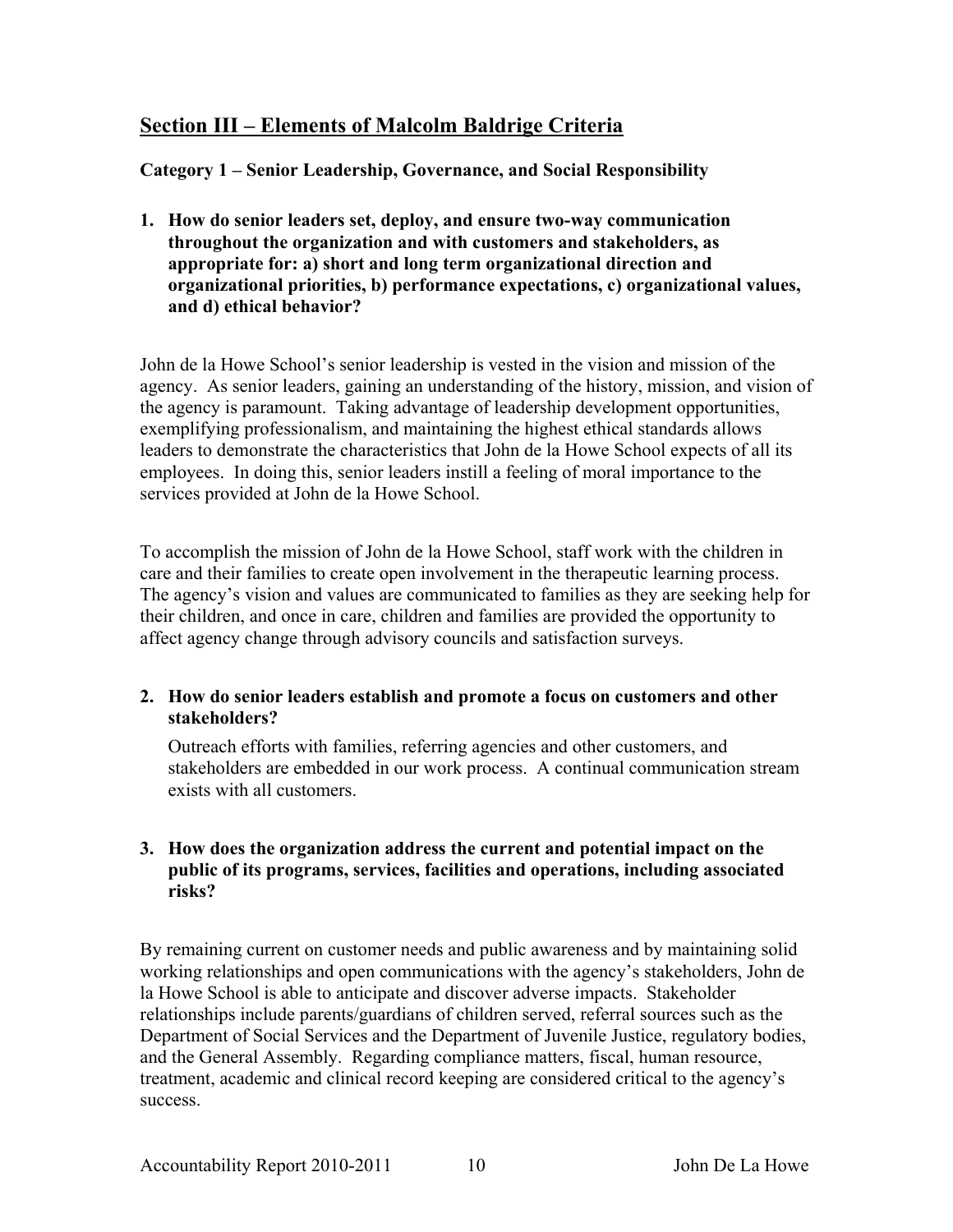Strategic plans take into consideration the present status of the agency and trends around the state and nation. Issues that may impact our programs and services are reviewed for understanding, potential benefit and level of impact, fiscal consideration, and effectiveness.

#### **4. How do senior leaders maintain fiscal, legal, and regulatory accountability?**

Through personal supervision, and internal and external audits, monitoring and response mechanisms are in place to ensure fiscal, legal, and regulatory compliance, and the highest ethical standards.

The agency works with the following agencies individually throughout the year to ensure appropriate laws and regulations are adhered to: the Department of Social Services for licensure regulations; the State Fire Marshal's Office and the Energy Office for facility safety; the Department of Health and Environmental Control for health and sanitary issues; the State Auditor's Office, and the Comptroller General's Office and various offices of the Budget and Control Board for financial, procurement and facilities accountability.

#### **5. What performance measures do senior leaders regularly review to inform them on needed actions?**

Performance measures used by senior leaders include update reviews of the agency strategic plan, exit interviews, customer satisfaction and staff satisfaction survey results, children's treatment outcomes collection and reporting system, academic outcomes, staff productivity reports, and agency department and fiscal performance. In addition, the results of external audits and assessments that are directly related to the performance of staff and departments provide the agency additional feedback mechanisms.

**6. How do senior leaders use organizational performance review findings and employee feedback to improve their own leadership effectiveness, the effectiveness of management throughout the organization including the head of the organization, and the governance board/policy making body? How do their personal actions reflect a commitment to organizational values?** 

The Superintendent is annually evaluated by the Board of Trustees. The achievement of strategic initiatives directly relates to the performance assessment of the Superintendent. Each senior leader meets weekly with the Superintendent to assess their performance. The leadership team meets bi-weekly to share information and to assess performance against objectives.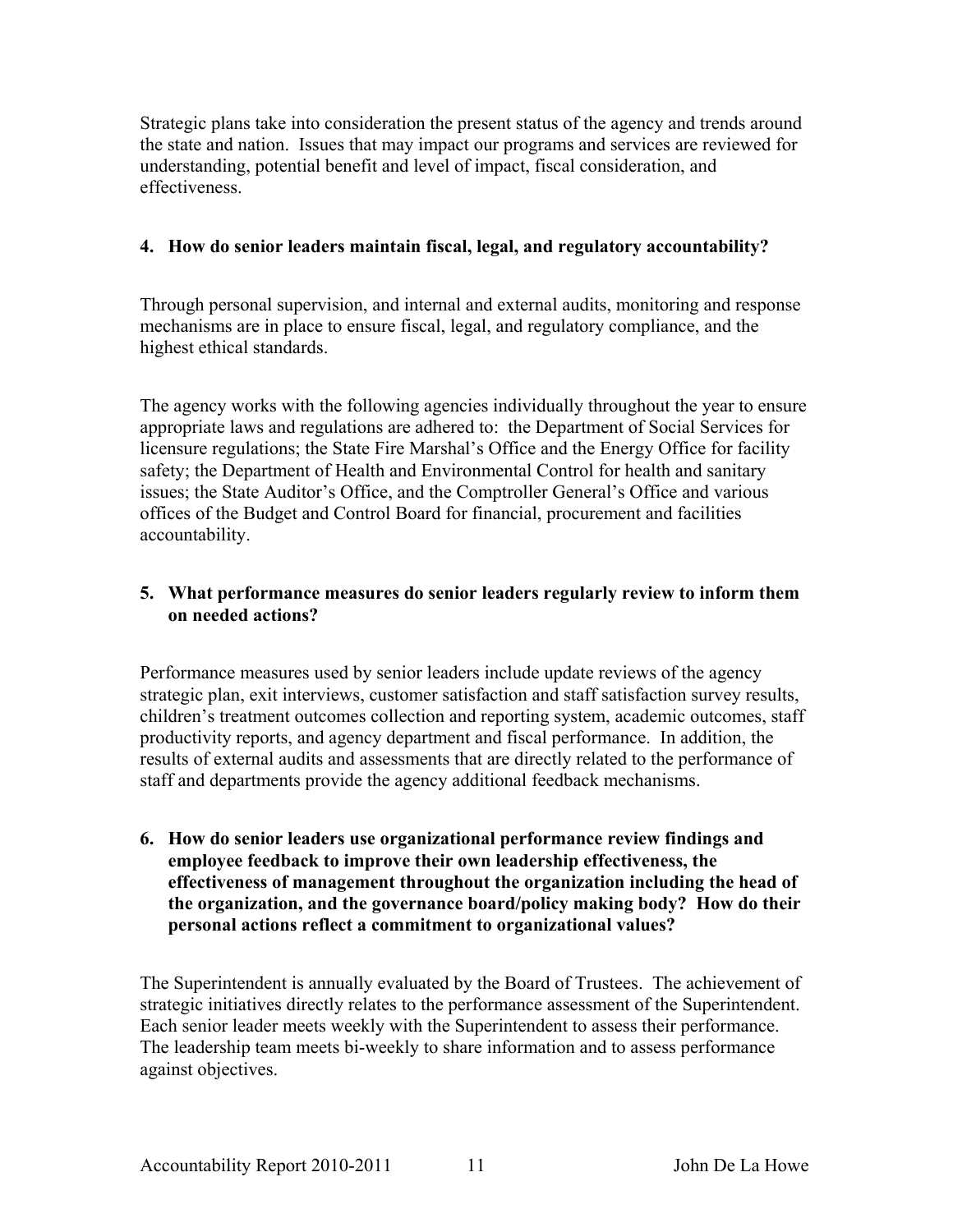#### **7. How do senior leaders promote and personally participate in succession planning and the development of future organizational leaders?**

Through assessment coaching, mentoring and enforcement of core competency skills. The development of future organizational leaders occurs through the assignment of special projects which foster the development of leadership skills, through mentoring by supervisors, and through participation in professional development opportunities. All of which provide the requisite knowledge, skills, and abilities to be successful in the specific job assignment. Additionally, cross-training is promoted across the organization.

#### 8. **How do senior leaders create an environment for performance improvement and the accomplishment of strategic objectives?**

The senior leadership of John de la Howe School leads by example, thus creating a sustainable organization with a focus on action. Bi-weekly meetings are held to address agency issues related to policy, vision, strategic planning, safety and performance. Because therapeutic residential care places tremendous demands on employees, senior leaders continually and consistently provide counseling and assistance to subordinate staff. John de la Howe School's emphasis is providing services needed by at-risk youth and their families, to make opportunity for these youth to become productive members of their communities.

Senior leadership works to create ownership of the agency's strategic plan by the workforce through their active involvement in and periodic reporting on progress in achieving strategic initiatives. Regular departmental meetings allow the development and implementation of action plans that focus on the accomplishment of goals. Sustainability is achieved through the utilization of the quality improvement plan.

#### 9. **How do senior leaders create an environment for organizational and workforce learning?**

Through active listening of employee needs and remaining current on best practices and proven service delivery models. While certain skills are required of all staff, regardless of position, other skills are position specific. For example, all staff must meet minimum training requirements as directed by licensing rules such as Cardiopulmonary Resuscitation (CPR); however, direct care providers receive intensive training in behavioral and treatment models. In addition, specialized training opportunities are encouraged for staff to increase expertise in different skills so that, as a whole, John de la Howe can provide the most current level of services. Departments also utilize a mentoring approach, providing an extra level of support and development to promote workforce learning.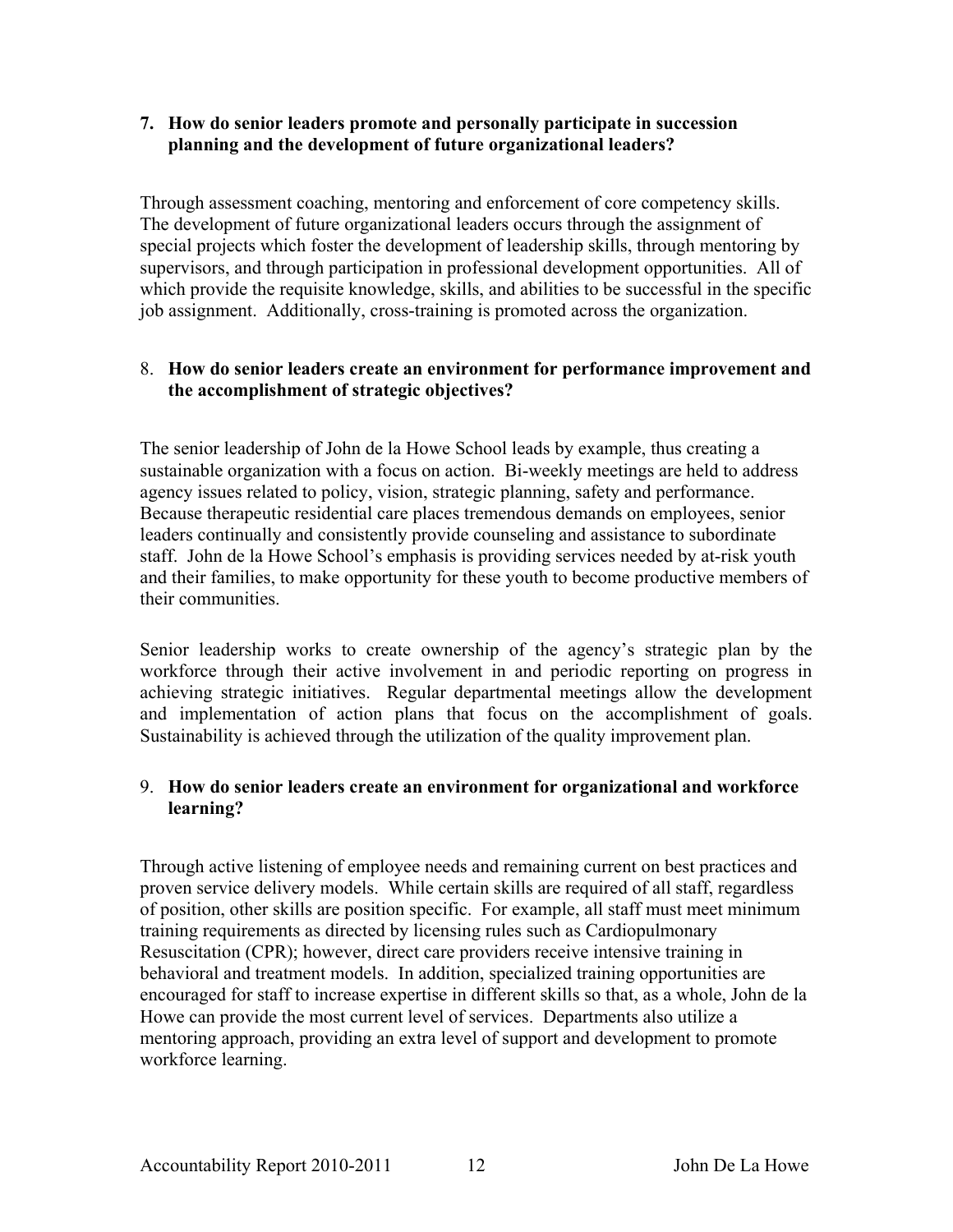10. **How do senior leaders engage, empower, and motivate the entire workforce throughout the organization? How do senior leaders take an active role in reward and recognition processes to reinforce high performance throughout the organization?**

Senior leaders communicate with, engage, empower and motivate the workforce through various means. Making the effort to get to know employees, modeling themselves as vested in the agency, and allowing their subordinates the freedom to utilize their proven skills and to achieve their program goals are just a few ways senior leaders take an active role in inspiring the workforce.

John de la Howe School continues to carry an agency theme of "Selfless Service to Others" as a means to recognize the exemplary and exceptional performance of employees in their job performance. Through meetings, employee newsletters, and performance reviews, the agency communicates its appreciation and recognition of employee accomplishment.

**11. How do senior leaders actively support and strengthen the communities in which your organization operates? Include how senior leaders determine areas of emphasis for organizational involvement and support, and how senior leaders, the workforce, and the organization contribute to improving these communities.** 

John de la Howe School's greatest impact on the public is manifested in the healthy behaviors and lifestyles demonstrated by the children in its care. This impact is communicated in a number of ways. For example, the children in care at John de la Howe participate in a number of community events including the McCormick-Abbeville County Extension Office Farm City Days held annually at John de la Howe School. Our students serve as guides to hundreds of elementary school students and their teachers from surrounding counties. In addition to Farm City Days, the students at John de la Howe School are active participants in community events such as Relay for Life in McCormick County and Habitat for Humanity programs.

John de la Howe School hosts an annual Dairy Festival, providing community outreach for the county. Hundreds attend the festival where crafts are sold, entertainment is provided, basic health screenings are provided, and children enjoy recreation in an environment of fun and learning.

In addition to student participation in community events, the message of the impact of the services delivered at John de la Howe is shared through scheduled presentations and onsite visits and tours. The Superintendent regularly speaks to service groups as well as to referral source groups regarding the services provided at John de la Howe School and its impact of those services on the community. In tandem with group presentations, John de la Howe School hosts on-site visits and tours for referral sources.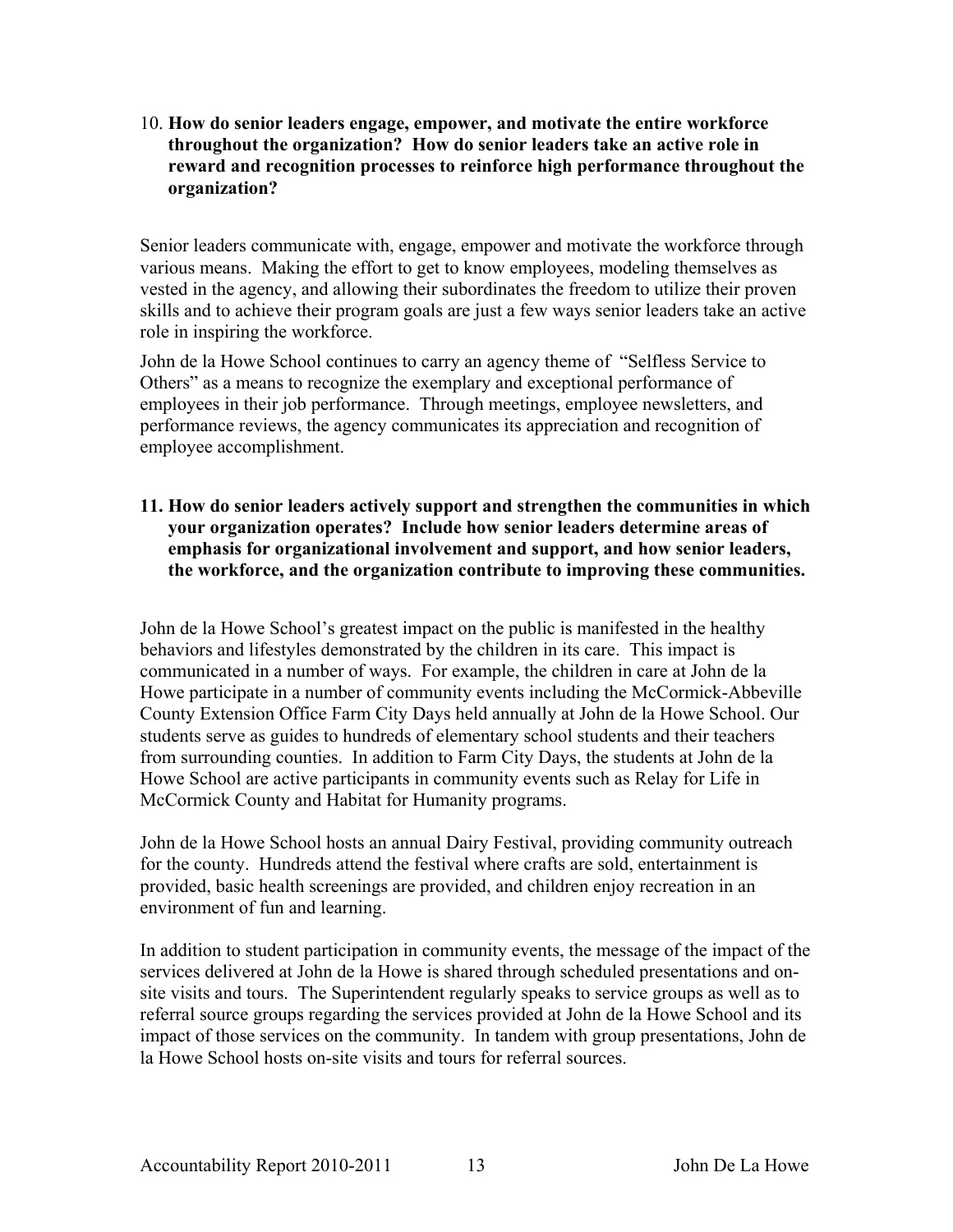John de la Howe School partners with the federal prison in Edgefield in its Project Wake-Up program. This program takes youth at-risk of entering the criminal justice system and partners them with current inmates. This mentoring program takes place at the prison, so students are exposed to the harsh reality of prison life. This involves inmates sitting down with the student and sharing what happened in their lives that led to their incarceration, and attempts to motivate them to avoid the same mistakes.

| <b>Strategic Planning Chart 2010-2011*</b> |                                                                                                                                                                                            |                                                                                                                                                                                                                                                                                                                           |                                                                       |  |
|--------------------------------------------|--------------------------------------------------------------------------------------------------------------------------------------------------------------------------------------------|---------------------------------------------------------------------------------------------------------------------------------------------------------------------------------------------------------------------------------------------------------------------------------------------------------------------------|-----------------------------------------------------------------------|--|
| Program<br><b>Number</b><br>and Title      | <b>Supported Agency</b><br><b>Strategic Planning</b><br>Goal/Objective                                                                                                                     | Related FY 10-11 and beyond<br><b>Key Agency Action Plan/Plan/Initiative(s)</b><br>and Timeline for Accomplishing the Plan<br>(s)                                                                                                                                                                                         | <b>Key Cross</b><br><b>References</b> for<br>Performance<br>Measures* |  |
| I.<br>Administration                       | Increase external revenue<br>streams. Provide exemplary<br>leadership and effective<br>management.                                                                                         | Aggressive grants research and writing,<br>expansion of facility leasing opportunities.<br>Partnership with Foundation for fundraising<br>activities and charitable giving programs.<br>Explore acceptance and provision of services<br>for out-of-state students. On-going projects<br>with quarterly reviews/reporting. | Section III<br>$7.3 - 7.6$                                            |  |
| II. Education<br>Services                  | Improve student academic<br>achievement while in<br>placement.                                                                                                                             | Minimum $\frac{1}{2}$ grade level improvement in Math<br>and Reading. Facilitate parental involvement<br>in the learning process through use of Power<br>School and Best Notes to provide for parent<br>access to grades, progress reports, and behavior<br>issues via on-line access.                                    | Section III<br>$7.5 - 7.6$                                            |  |
| III. Student and<br><b>Family Services</b> | Improve student treatment<br>achievements/success.<br>Provide quality student life<br>services that enrich the<br>treatment milieu and<br>broadens support of student<br>academic success. | Enhance parent education and family sessions,<br>increase home visits and deploy Think: Kids<br>model across campus and with families. On-<br>going with quarterly reviews/reporting.                                                                                                                                     | Section III<br>7.1, 7.2, 7.5, 7.6                                     |  |
| <b>IV.</b> Business<br>Operations          | Process improvement<br>reviews and redesign.                                                                                                                                               | Lead the agency in business process review and<br>redesign to ensure compliance with all<br>applicable laws, rule, regulations, and policy.                                                                                                                                                                               | Section III<br>7.3                                                    |  |
|                                            |                                                                                                                                                                                            |                                                                                                                                                                                                                                                                                                                           |                                                                       |  |

#### **Category 2 – Strategic Planning**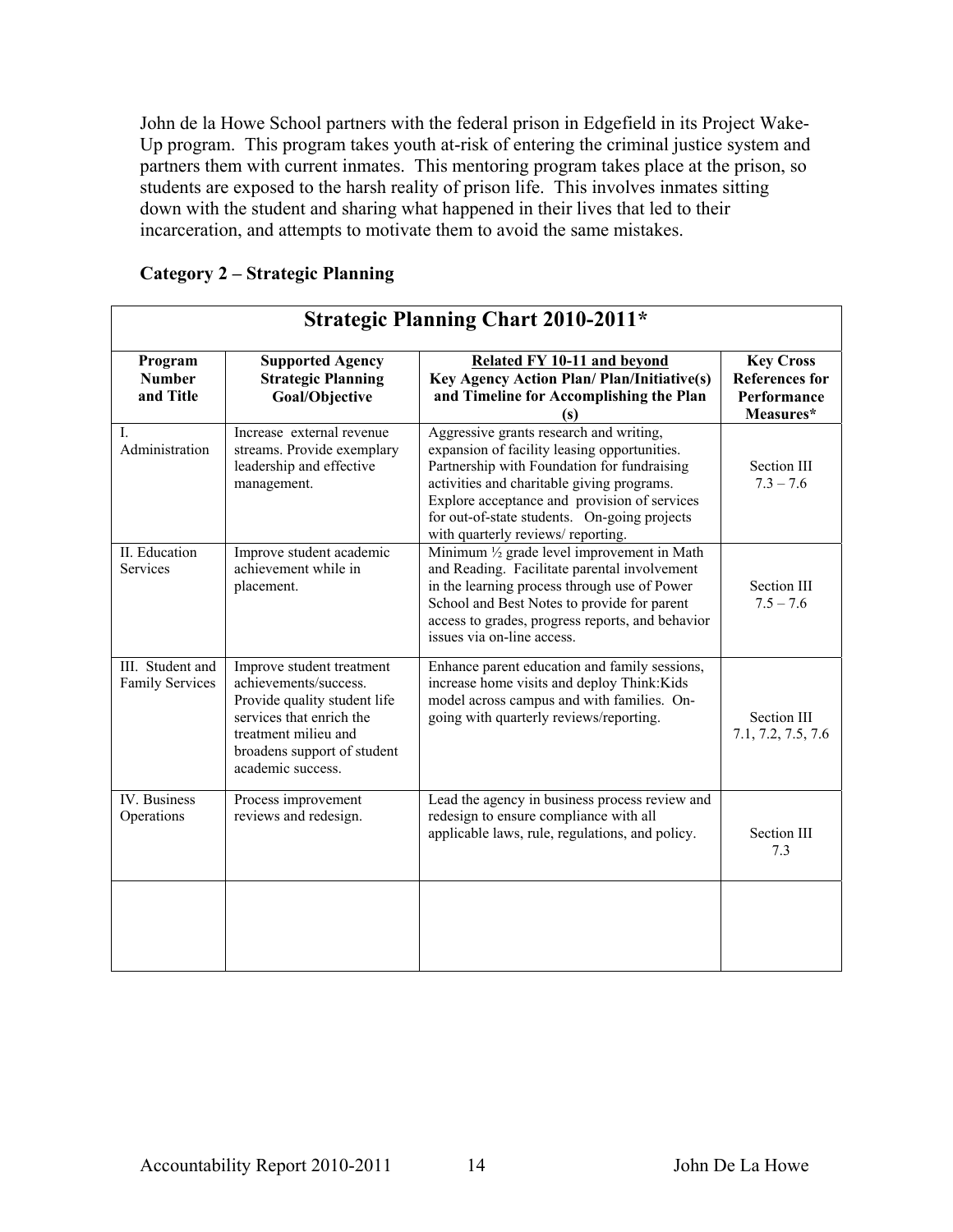- **1. What is your Strategic Planning process, including key participants, and how does it address:** 
	- **a. your organizations' strengths, weaknesses, opportunities, and threats;**
	- **b. financial, regulatory, and other potential risks;**
	- **c. shifts in technology, student and community demographics, markets, student and stakeholder preferences, and competition.**
	- **d. workforce capabilities and needs;**
	- **e. organizational continuity in emergencies;**
	- **f. your ability to execute the strategic plan.**

John de la Howe School's strategic planning process is developed and implemented through the efforts of all agency staff. Senior leadership works within their departments building the departmental goals that support the achievement of the overall agency goal. During senior leadership meetings, these department goals are combined into a fluid agency strategic plan. Individual plan components are assigned target quarters for completion based upon estimated time required for completion, prioritized need, and placement in the overall process of the agency's efforts.

Strategic planning addresses strengths, weaknesses, opportunities and threats of the agency. Efforts are made to keep at a minimum any potential financial risk. For strategic actions that may require any licensing or regulatory impact, the actions would require approval from the licensing or regulatory body prior to implementation.

John de la Howe School attempts to stay abreast of shifts in technology, demographics, and competition. Being a specialized service provider, changes in trends of residential care and the acuity of children entering into that care are monitored to continue offering services and programs relevant to the needs of our customers.

Human resource staffing in a residential care/human services setting continuously presents challenges to the successful completion of strategic goals as turn-over from what can often be a stressful environment challenges the organization in the maintenance of a well qualified and trained staff.

Though rich in history and grounded in the hearts of South Carolinians, John de la Howe School realizes that emergencies and catastrophes can occur, and have been experienced. The agency strives to maintain its long-term sustainability and continuity through routine execution of drills, tests and maintenance of critical support equipment, and on-going training of staff.

Every effort is made during the strategic planning process to develop goals that are, at minimum, reasonable and obtainable. Strategic goals are reviewed during senior leadership meetings to maintain organizational focus on the achievement of strategic targets.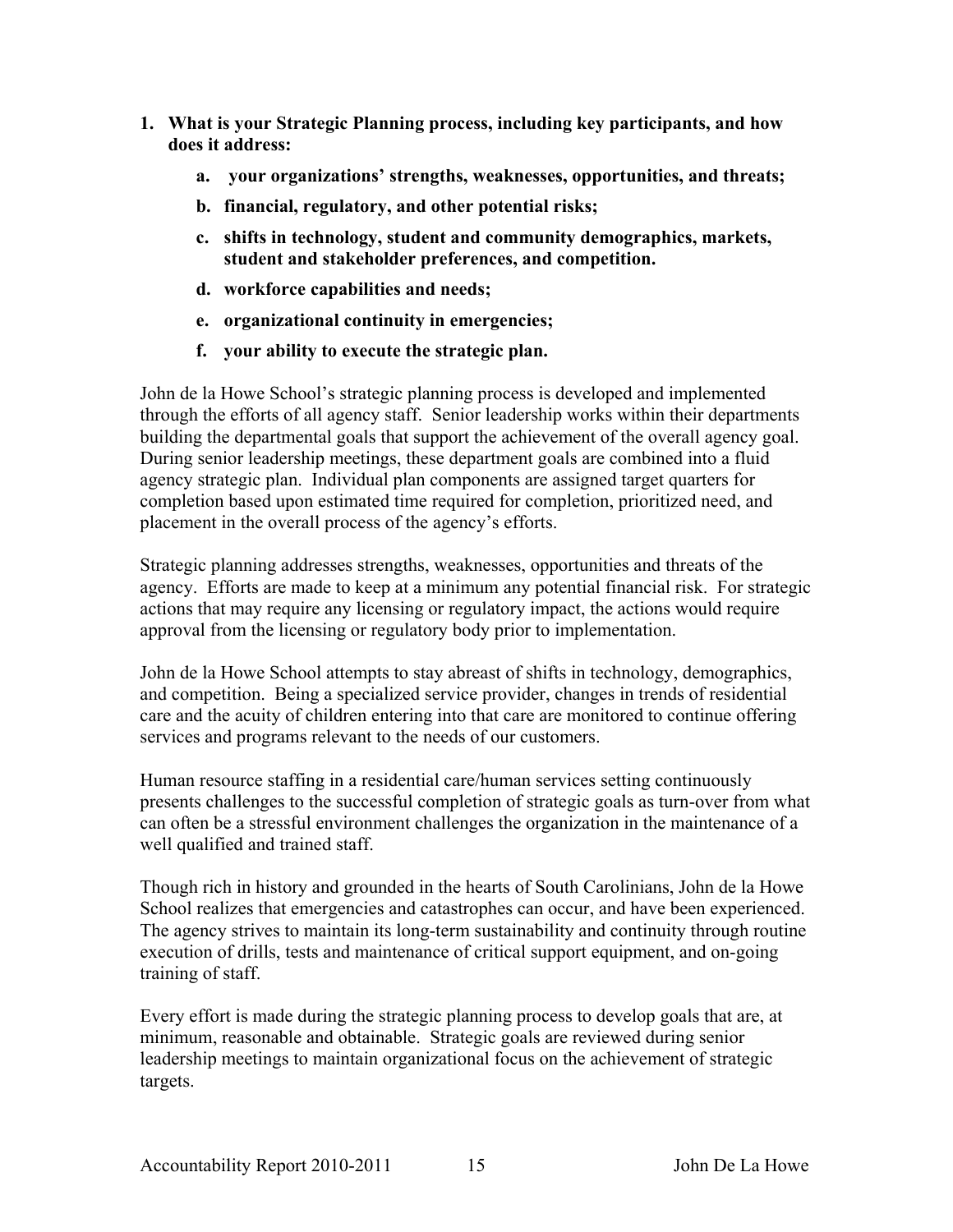#### **2. How do your strategic objectives address the strategic challenges you identified in your Executive Summary? (Section I, Question 4)**

John de la Howe School's strategic plan contains several initiatives that address strategic challenges presented in the Executive Summary. Continuation of the cottage renovation program is a priority, and an assessment of all campus facilities, will be assessed for repair and upgrade needs.

#### **3. How do you develop and track action plans that address your key strategic objectives and how do you allocate resources to ensure the accomplishment of your action plans.**

Development of action plans is the responsibility of those assigned to achieving specific initiatives identified in the strategic plan. The progress of strategic initiatives is monitored on a regular basis. The strategic plan is included as an agenda item during senior leadership team meetings, at which time resource requirements are monitored and reallocated as necessary based upon impact and priority. It is during this time that updates on each initiative are provided, revisions are made to existing initiatives and new initiatives may be added.

#### **4. How do you communicate and deploy your strategic objectives, action plans and related performance measures?**

John de la Howe School communicates information regarding implementation of the strategic initiatives with employees through various channels. The agency director provides reports of the agency's accomplishments. These reports consist of information regarding the state of the organization, and progress on strategic initiatives. Periodic email communications, newsletters, and the Accountability Report serve as primary communication vehicles for all stakeholders.

#### **5. How do you measure progress on your action plans?**

Each strategic initiative is assigned a targeted completion date. Progress is measured according to the completion of tasks and/or initiatives within the time constraints identified in the planning phase.

#### **6. How do you evaluate and improve your strategic planning process?**

The leadership team reviews the strategic plan to ensure goals and objectives are current, relevant and achievable. During reviews, aspects of the process are evaluated for their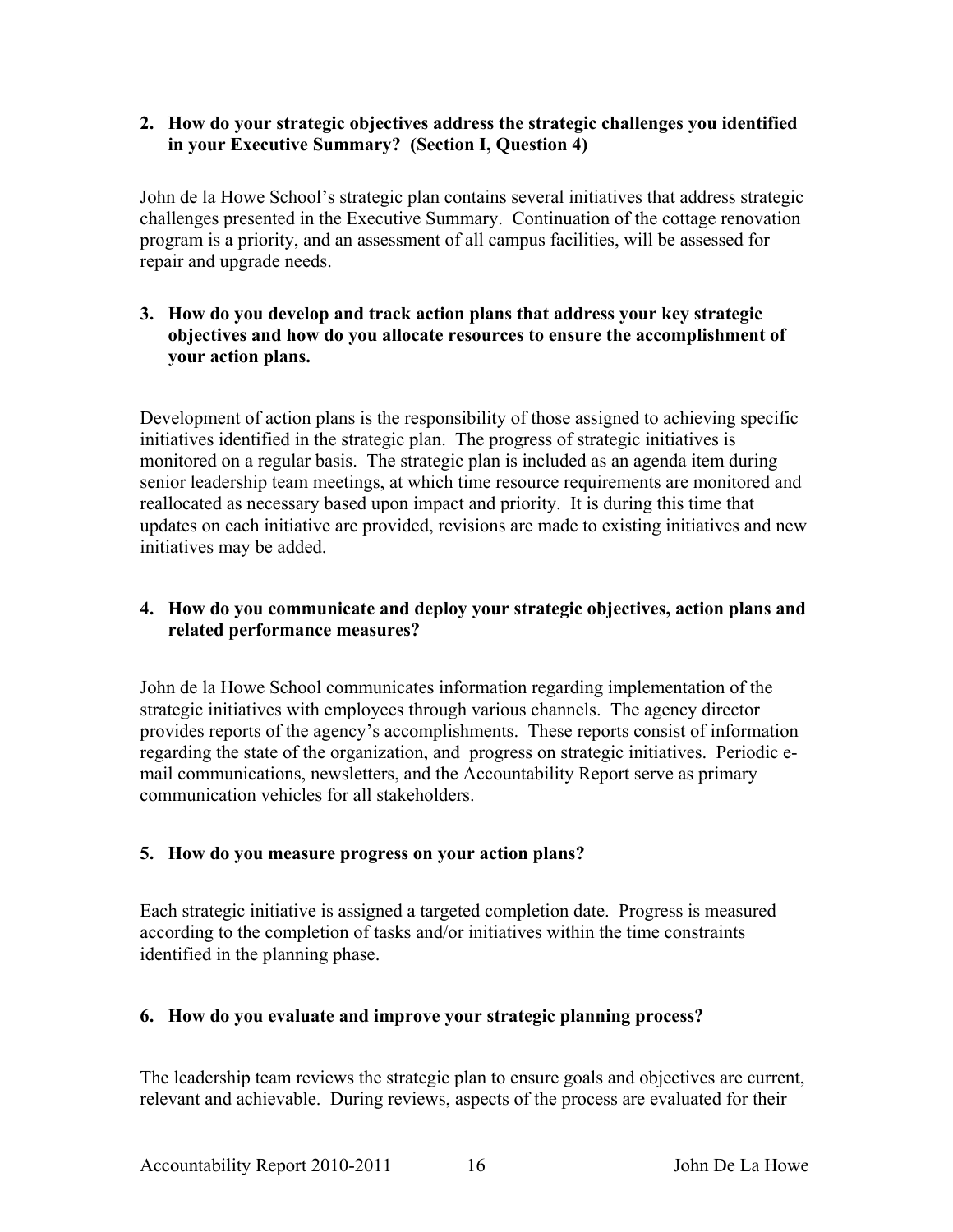effectiveness as well as the achievement of the initiatives. When initiatives are not achieved as targeted, the process is again reviewed to determine if the process placed unreasonable expectations on the initiatives. This is also considered when initiatives are completed much ahead of schedule.

#### **7. If the organization's strategic plan is available to the public through the organization's internet homepage, please provide an address for that plan on the website.**

The agency is currently updating/enhancing its internet homepage and the organization's strategic plan will be added for public viewing and feedback.

#### **Category 3 – Customer Focus**

#### **1. How do you determine who your customers are and what their key requirements are?**

John de la Howe School is an agency providing specialized services in either a group living setting or a wilderness camp setting based upon the placement needs of clients. John de la Howe School serves at risk students, between the ages of 12 and 21 who are experiencing difficulties at home to the extent that separation from the family is necessary. Our market segment is clearly defined and our customers are known to us.

John de la Howe School assesses the needs of our customer base through regularly scheduled face-to-face interaction. The agency conducts assessments of every client that enters into care at John de la Howe School to individualize his/her program. Additionally, John de la Howe School maintains routine contact with referral sources such as school counselor groups, the Department of Social Services, and the Department of Juvenile Justice to stay abreast of their changing needs. As well, we remain apprised of changes in law and best practices that impact our service delivery.

#### **2. How do you keep your listening and learning methods current with changing student and stakeholder needs and expectations?**

John de la Howe School personally engages customers in order to determine their needs and expectations within the programs and services provided. This has proven to be an effective means to successfully identify customers' new and/or changing needs and expectations. Periodic surveys are conducted to provide customer feedback, ideas and recommendation for improvement.

#### **3. What are your key customer access mechanisms, and how do these access mechanisms enable customers to seek information, conduct business, and make complaints?**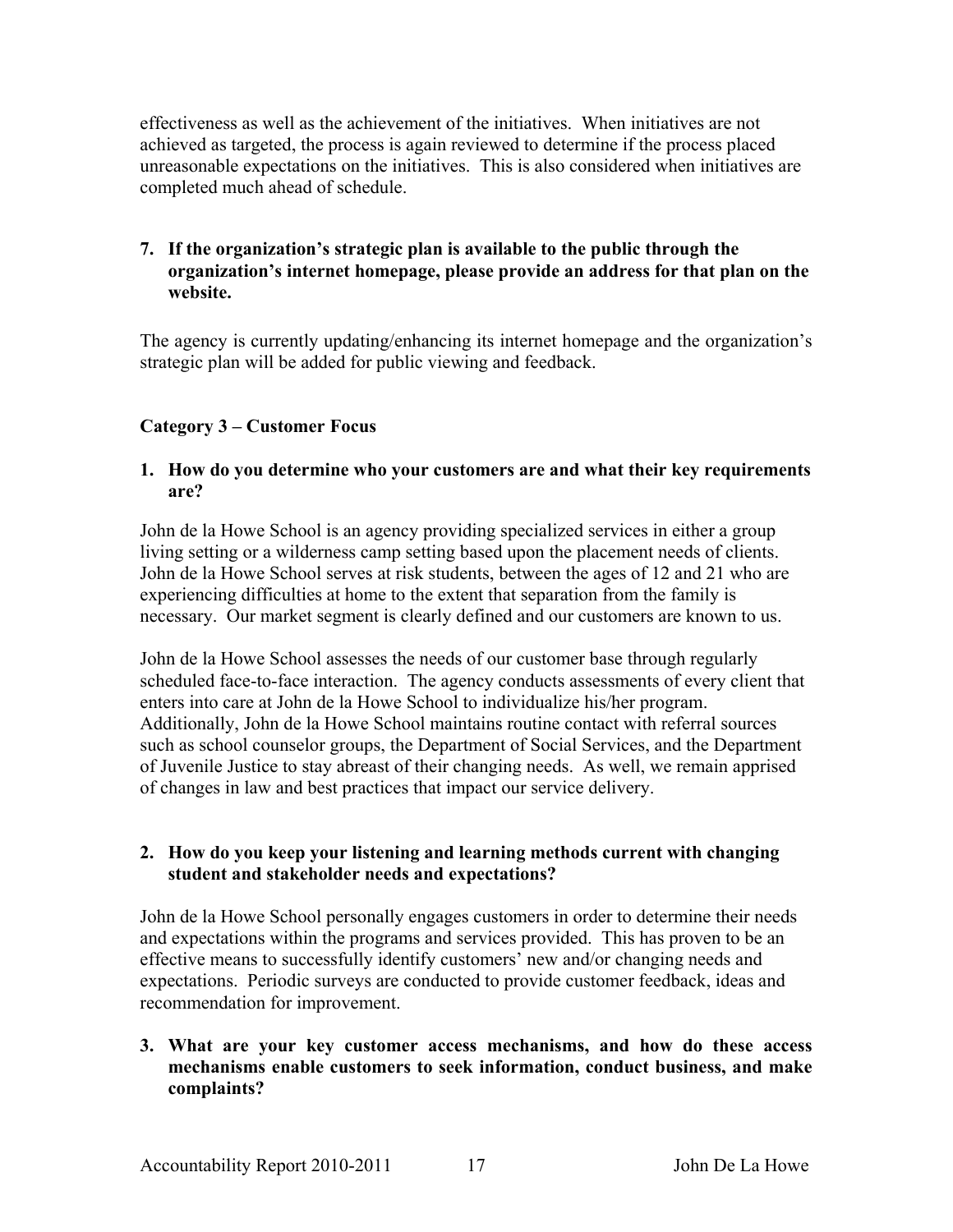As part of the accreditation process with the Council on Accreditation, John de la Howe School developed and implemented a new student/family grievance procedure. Resolutions of grievances for actively served student clients are attempted at the direct care management level. If resolution does not occur, then the process allows for progression to the agency director.

When a student is administratively discharged from the agency, the student and/or family has the right of grievance of the discharge by submitting a request through our Director of Student and Family Services. A review committee is formed with equal representation from all direct-care department areas of the agency and a formal meeting is held with the grieving party. If the initial decision is upheld, the party then has the right to formally appeal to the agency director, who may convene a second review committee if the party's appeal presents information not available at the time of the first meeting.

#### **4. How do you measure customer/stakeholder satisfaction and dissatisfaction, and use this information to improve?**

John de la Howe School has protocols during in place that allow customers to provide feedback of their satisfaction or dissatisfaction with the services provided. During FY 11, John de la Howe targeted specific areas identified so that the agency and its programs of service can be strengthened and adapted to meet the ever changing needs of the families of South Carolina. The ultimate benefit of these mechanisms occurs when a child successfully completes his/her program of treatment at John de la Howe School and returns home as a positive and productive citizen of the state.

#### **5. How do you use information and feedback from current, former, and future students and stakeholders to keep services and programs relevant, and provide for continuous improvement?**

John de la Howe School appreciates the feedback received from stakeholders. With the implementation of the quarterly parent/guardian surveys, the agency has been able to see areas of strength and areas needing improvement. While overall John de la Howe School is proud of the responses of the surveys, the agency recognizes that there are areas where improvement can take place. With the accomplishment of receiving COA accreditation, John de la Howe School is committed to provide the best services possible to its students and their families.

Additionally, John de la Howe School continues its commitment to strengthen relationships with the Department of Social Services (DSS), and the Department of Juvenile Justice. During the challenges of current economic conditions, John de la Howe continues to seek areas or service provision that these agencies can utilize, thereby easing the financial burden of the state in providing incarceration services to South Carolina's juvenile population.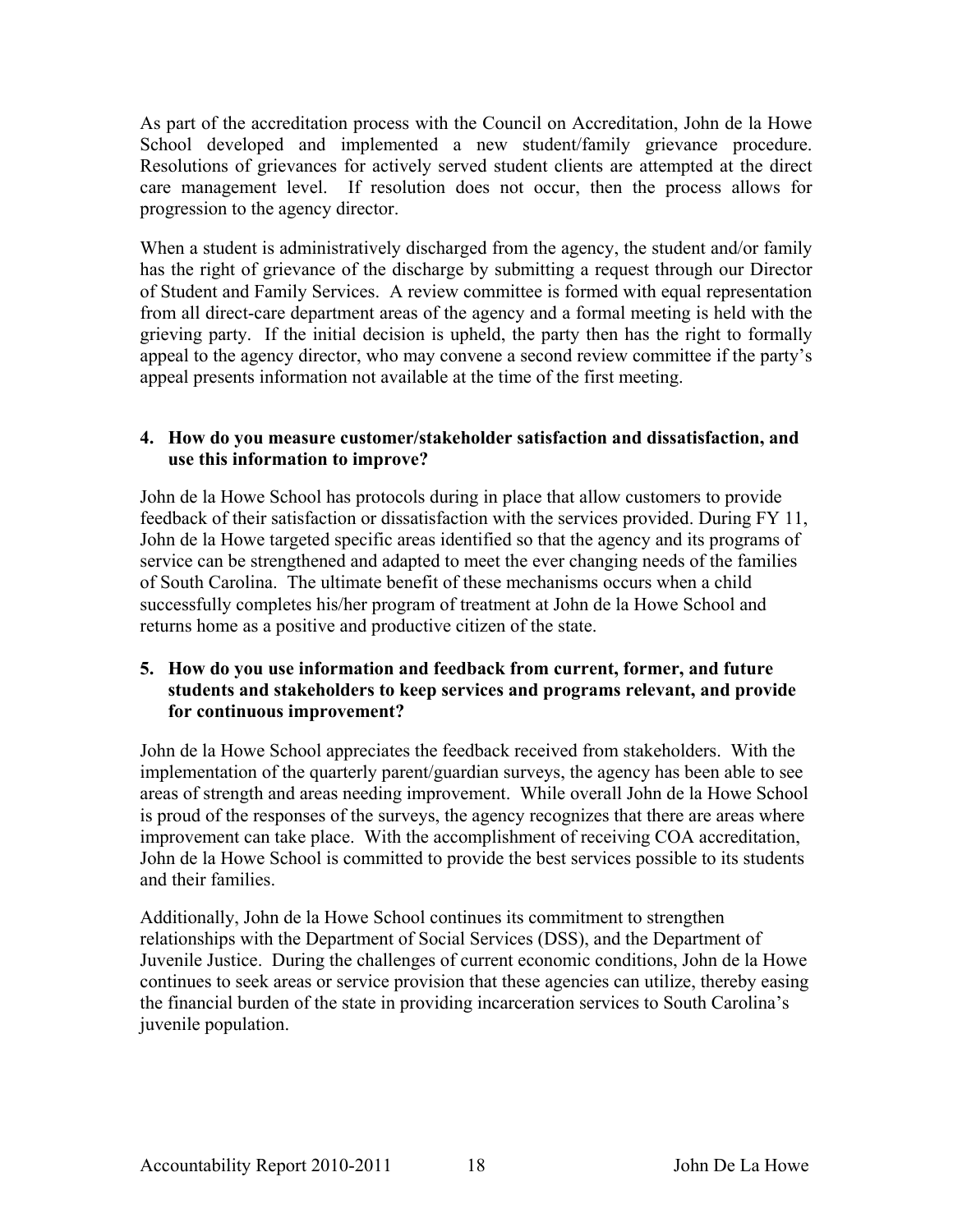#### **6. How do you build positive relationships with customers and stakeholders to meet and exceed their expectations? Indicate any key distinctions between different customer and stakeholder groups.**

John de la Howe School's services are highly personal and confidential in nature. To be successful, we must maintain frequent, open communication with our customers and stakeholders. In addition, the active participation of our clients and their families is paramount. We utilize the treatment process to engage the children, parents, and referral sources as well as maintain open communication with them. This system fosters progress in treatment as well as the added benefit of strengthening relationships.

#### **Category 4 – Measurement, Analysis, and Knowledge Management**

#### **1. How do you decide which operations, processes and systems to measure for tracking daily financial and operational performance, including progress relative to strategic objectives and action plans?**

Cost centers and critical success areas are known and prioritized for monitoring. However, because the agency is a relatively small operation, this allows the opportunity to maintain a manageable and relatively inclusive measurement of all facets of the organizational performance. Additionally, guidelines from regulatory and accrediting agencies guide our metrics processes.

#### **2. How do you select, collect, align, and integrate data/information for analysis to provide effective support for decision making and innovation throughout your organization.**

John de la Howe School takes into consideration data and other information collected that provide supportive evidence for the decision making process. For example, census data that is collected drives decisions relative to cottage assignments and referral development efforts. Likewise, billing and collection data is considered when making financial decisions, particularly those involving fixed costs.

#### **3. What are your key measures, how do you review them, and how do you keep them current with organizational service needs and directions?**

John de la Howe School provides a specific array of services to its clients. Our key measures include, but are not limited to, enrollment, behavioral health treatment progress, academic progress, budget, and staffing levels. Senior leadership and management teams review these measures on a weekly or monthly basis, according to each measure's frequency of reporting. In response to discoveries, developmental tasks are assigned to appropriate staff members to keep the agency current with service needs and directions. A dashboard of key indicators is being developed for access from each senior manager's workstation that will provide real-time data and information to drive sound decision making across the agency.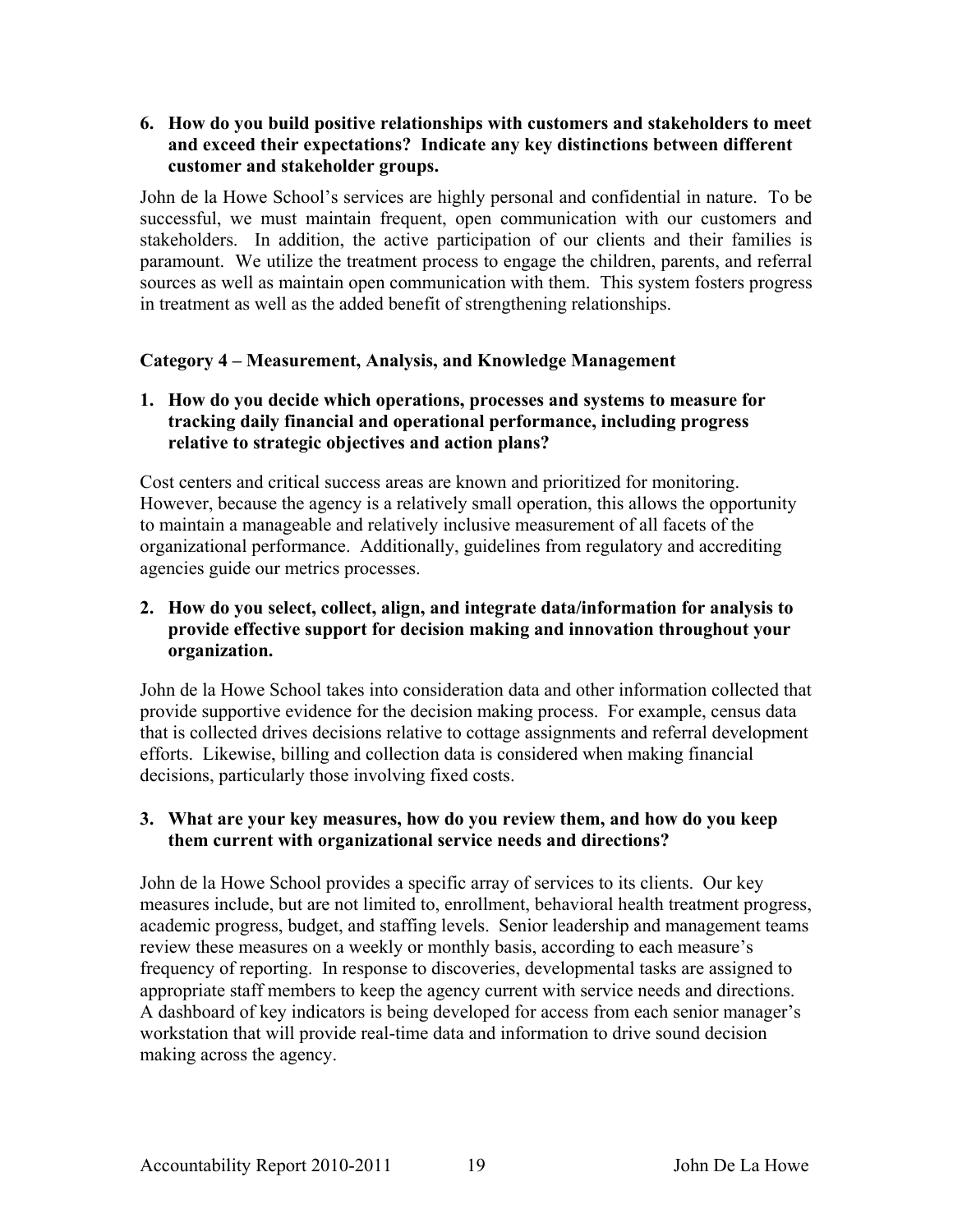#### **4. How do you select and use key comparative data and information to support operational and strategic decision making and innovation?**

John de la Howe School utilizes comparative data when considering adjustments in the agency's operation. For example, when making decisions regarding tuition, rates of similar agencies are taken into consideration. Similarly, when making decisions regarding programming, e.g., treatment models, data reflecting the effectiveness of models under consideration is taken into account.

Utilizing a variety of communication options, John de la Howe School presents information and data that is timely and appropriate for its target audience. To make accessibility of data within the agency easier for the workforce to acquire, the agency capitalizes on its intranet capabilities. Through the use of email and the posting of relevant information on its network, staff can have instant access to data on a daily basis. Regular meetings occur within each department that allow departments to share and process information specific to their area, and expand on their role as part of the overall agency. A bi-monthly employee newsletter is distributed to keep employees abreast of activities around the agency, spotlighting and recognizing employees for their contributions and dedication, and providing a general sharing of life events with the members of the "de la Howe family". Quarterly all-staff meetings are held with the entire workforce to share agency wide information, such as budgeting and agency goals, and to share cross departmental information such as specific business initiatives occurring in the departments.

John de la Howe School also keeps stakeholders informed through a quarterly bulletin. The bulletin is made available, via the agency website, for broad access and awareness for individuals, families and referral sources. An annual update is prepared by the agency director summarizing the year's accomplishments and activities.

#### **5. How do you ensure data integrity, timeliness, accuracy, security, and availability for decision-making?**

John de la Howe School maintains a secure internal network for its data needs. This network is monitored daily for any security breach or threats.

#### **6. How do you translate organizational performance review findings into priorities for continuous improvement?**

John de la Howe School utilizes performance review findings to identify areas requiring continuous improvement focus. Those areas are prioritized according to the impact on the children in care and available funds.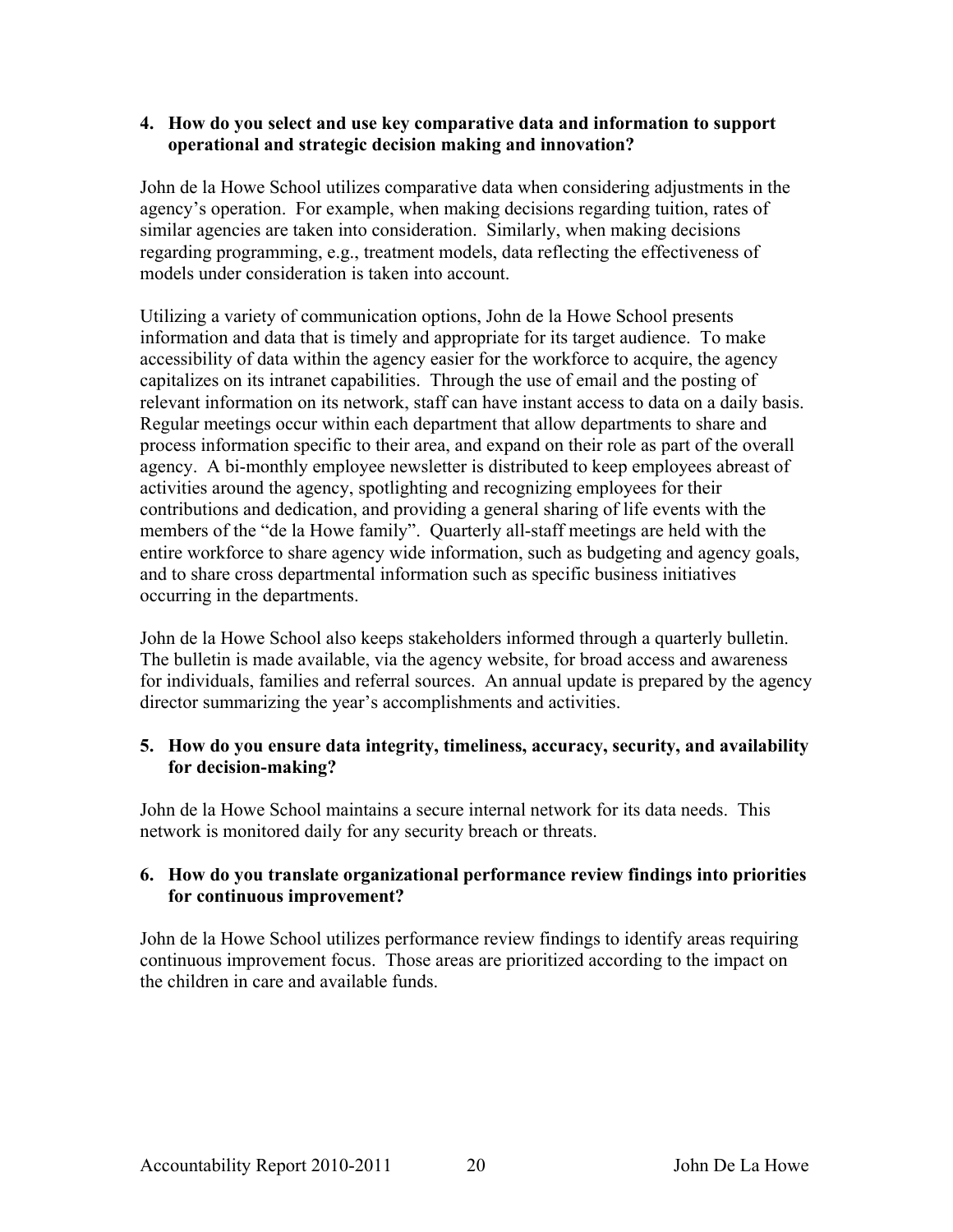**7. How do you collect, transfer, and maintain organizational and employee knowledge (knowledge assets)? How do you identify, share and implement best practices, as appropriate?** 

Organizational and employee knowledge is managed through resources such as position specific operating procedure manuals. For example, as a staff development tool, direct care staff are provided a residential services handbook. John de la Howe School is a formally accredited agency through COA. Additionally, cross-training is used as a key vehicle for the maintenance of knowledge transfer and sustainability.

#### **Category 5 – Workforce Focus**

**1. How does management organize and manage work to enable your workforce to: 1) develop to their full potential, aligned with the organization's objectives, strategies, and action plans; and 2) promote cooperation, initiative, empowerment, teamwork, innovation, and your organizational culture?** 

Due to licensing and accreditation requirements, employees of certain department areas require different levels of development and ongoing training than employees from other departments. As a cost saving measure, the agency emphasizes in-house training to provide staff development, and then seeks opportunities to provide enhanced development opportunities through outside sources; as necessary and required by accrediting and/or regulatory bodies. In order to achieve a diverse offering of program elements when utilizing fee based development opportunities provided outside the agency, the individuals selected to attend these sessions are held to a minimum; with the events carefully approved based upon the potential positive impact to service provision. As a result, staff are given the opportunity to specialize and receive training in specific areas, and then return and become part of the agency's development program by sharing their expertise with the remainder of their team. The agency also partners with other state agencies for the trade of professional development services.

#### **2. How do you achieve effective communication and knowledge/skill/best practice sharing across departments, jobs, and locations?**

John de la Howe School accomplishes the achievement of effective communication and knowledge sharing in several ways. An extensive use of the email system allows for immediate communication and the sharing of knowledge. Minutes of meetings are broadcast via e-mail to effectively communicate across the agency updates on the achievements of the strategic plan, upcoming events, training opportunities, and special recognitions.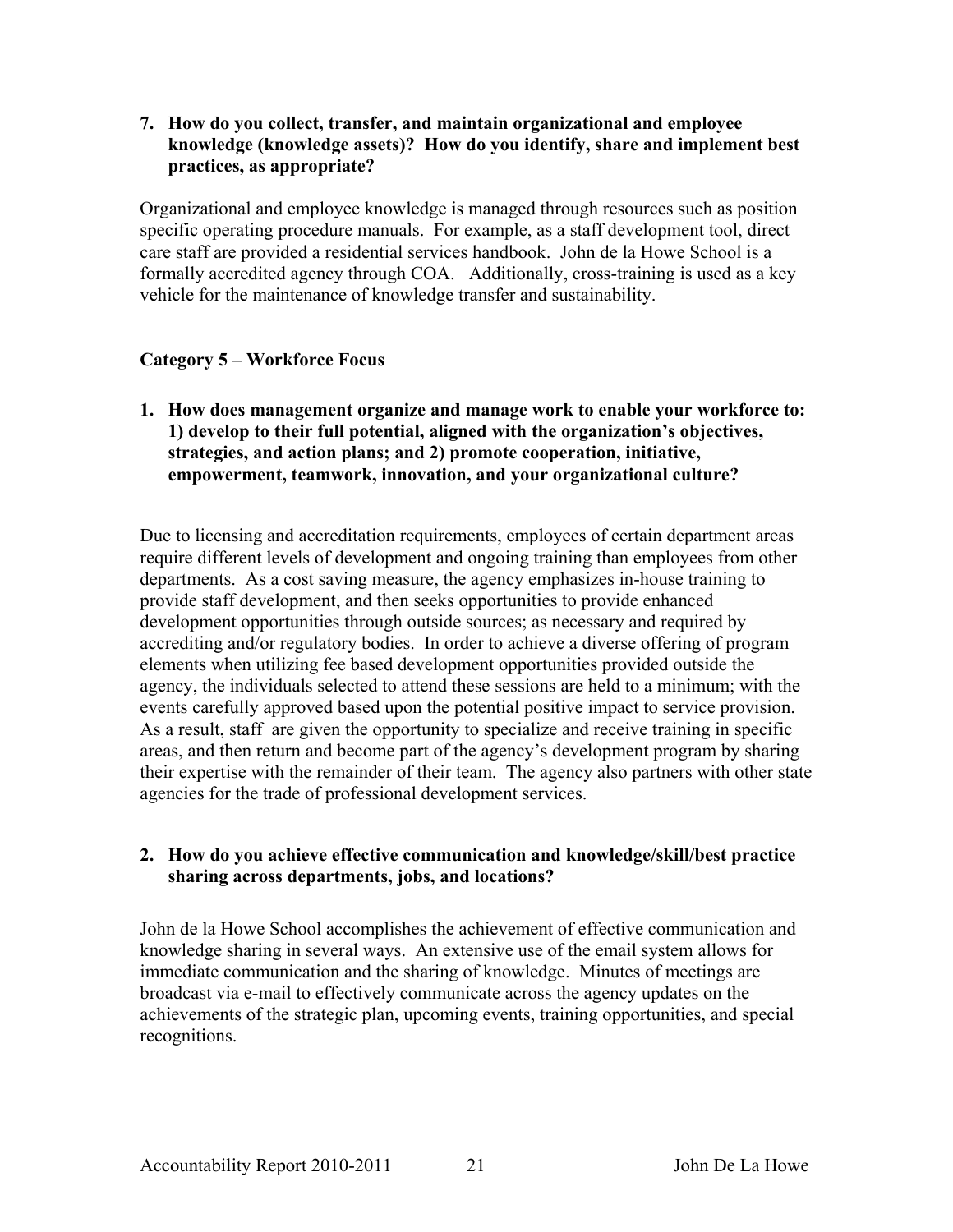#### **3. How does management recruit, hire, place and retain new employees? Describe any barriers that you may encounter.**

John de la Howe School utilizes the E-recruitment system as its major means of recruiting new staff. All available agency positions are posted on bulletin boards across the campus. Designated personnel attend job fairs and visit colleges to promote John de la Howe School to prospective individuals desiring to enter the field of social work/human services. A formal application and interview process is conducted for any open position. John de la Howe School is an equal employment opportunity agency. Being a residential care provider, all offers of employment are contingent upon the results of a drug screen, physical exam, criminal history background check, and sexual offenders' registry check. The agency provides orientation to all new employees, and, depending upon the specific position, a specialized orientation for that position. For example, our Youth Counselor position requires the completion of a 40 hour orientation before a new hire is assigned the supervision of a cottage. This intensive training is provided to equip new hires and also to encourage staff retention. Our rural setting, while conducive to the effective education and behavior therapy service offerings for our students and families, is sometimes problematic in attracting the skills sets and core competencies required in our workforce.

#### **4. How do you assess your workforce capability and capacity needs, including skills, competencies, and staffing levels?**

As a residential services provider, John de la Howe School maintains workforce levels that meet or exceed regulatory requirements. Depending on the position, specific requirements involving the skill and competencies of staff must be maintained. The Human Resource Services Office work with division heads to assess their unique workforce needs.

#### **5. How does your workforce performance management system, including feedback to and from individual members of the workforce, support high performance work and contribute to the achievement of your action plans?**

Linking job functions and goals to the mission and strategic plan of the agency are of primary importance when considering position performance. Developing clear measures for success and providing verbal and written feedback regarding progress through regular supervision helps all staff and all divisions achieve their goals.

#### **6. How does your development and learning system for leaders address the following:**

- **a. development of personal leadership attributes;**
- **b. development of organizational knowledge;**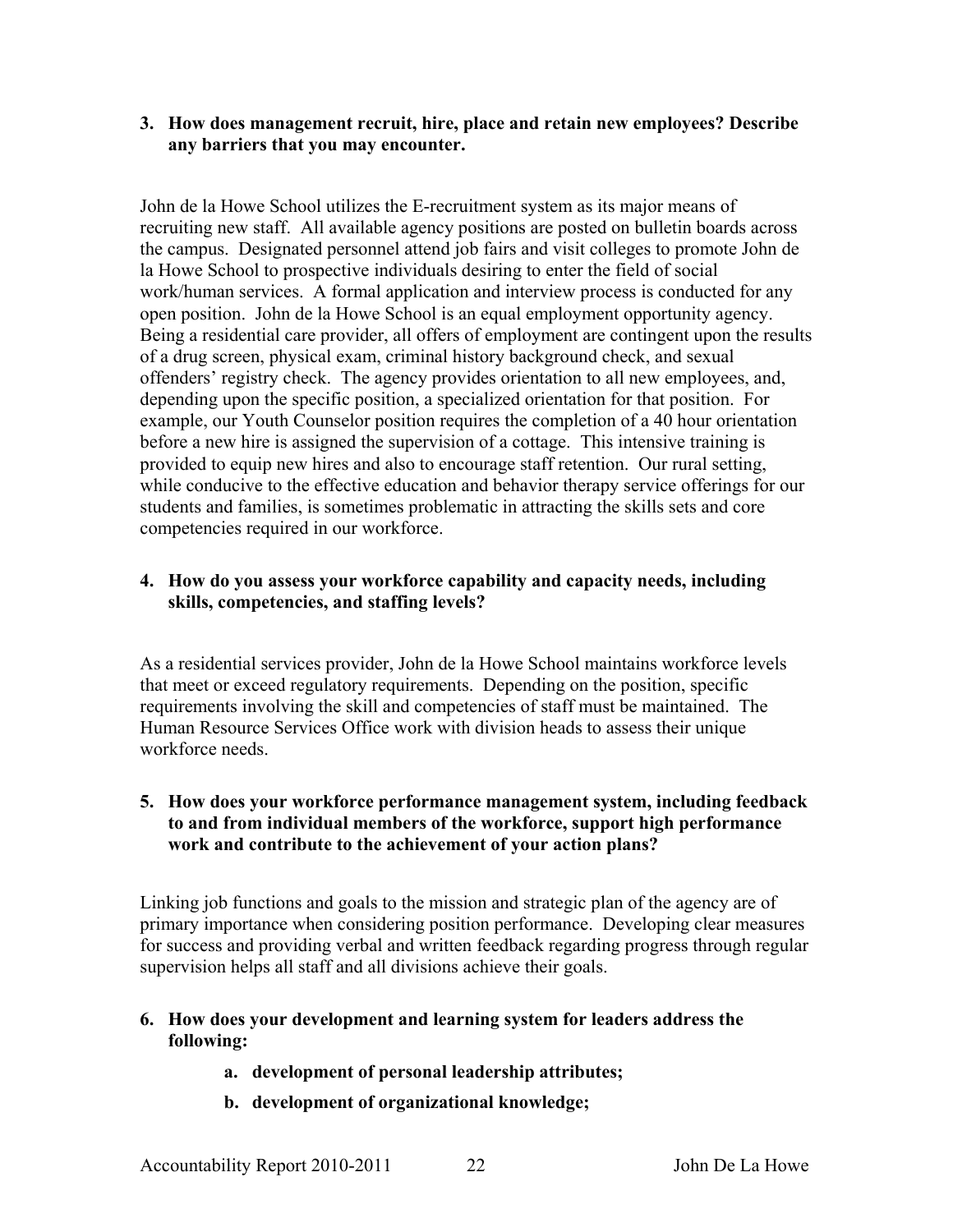- **c. ethical practices;**
- **d. your core competencies, strategic challenges, and accomplishment of action plans?**

John de la Howe School requires all employees placed into a supervisory role to receive supervisory practices training through the Office of Human Resources of the State Budget and Control Board. The agency also makes available specific training opportunities to benefit leaders in their specific roles within the agency. Ethical practices is paramount to the effectiveness and fidelity of John de la Howe School as demonstrated by a presentation of practices and expectations in preparation for achieving accreditation through the Council on Accreditation (COA). The agency maintains ongoing development of its leadership through formal and informal means for leaders to be empowered to face challenges and accomplish action plans for which they are accountable.

**7. How do you identify and address key developmental training needs for your workforce, including job skills training, performance excellence training, diversity training, management/leadership development, new employee orientation, and safety training?** 

Key developmental and training needs are identified through staff survey, identified industry trends, as well as through the extensive field experience of members of the senior leadership team.

For example, the direct care staff, known as Youth Counselors, have historically been regarded as unskilled, non-professional "house parents". However, the acuity of the children and families presenting for care has required a transition to a "paraprofessional clinical staff" with the requisite knowledge, skills, and abilities to successful deploy our service model. To that end, direct care staff are provided extensive behavioral health training which includes effective interventions for behavioral disorders such as conduct disorders, depression, and anxiety.

Agency leaders are expected to remain abreast of legal, regulatory and/or policy changes that impact their areas and to provide for any necessary training required to develop the requisite knowledge, skills, and abilities related to the changes.

#### **8. How do you encourage on-the-job use of new knowledge and skills?**

For our direct care staff, their first week of employment at John de la Howe School is spent living in a cottage just like the children in care at the agency. During this orientation, the staff are provided hands on training of the key requirements and duties of their positions. The knowledge gained during this week is immediately transferred to use on the job.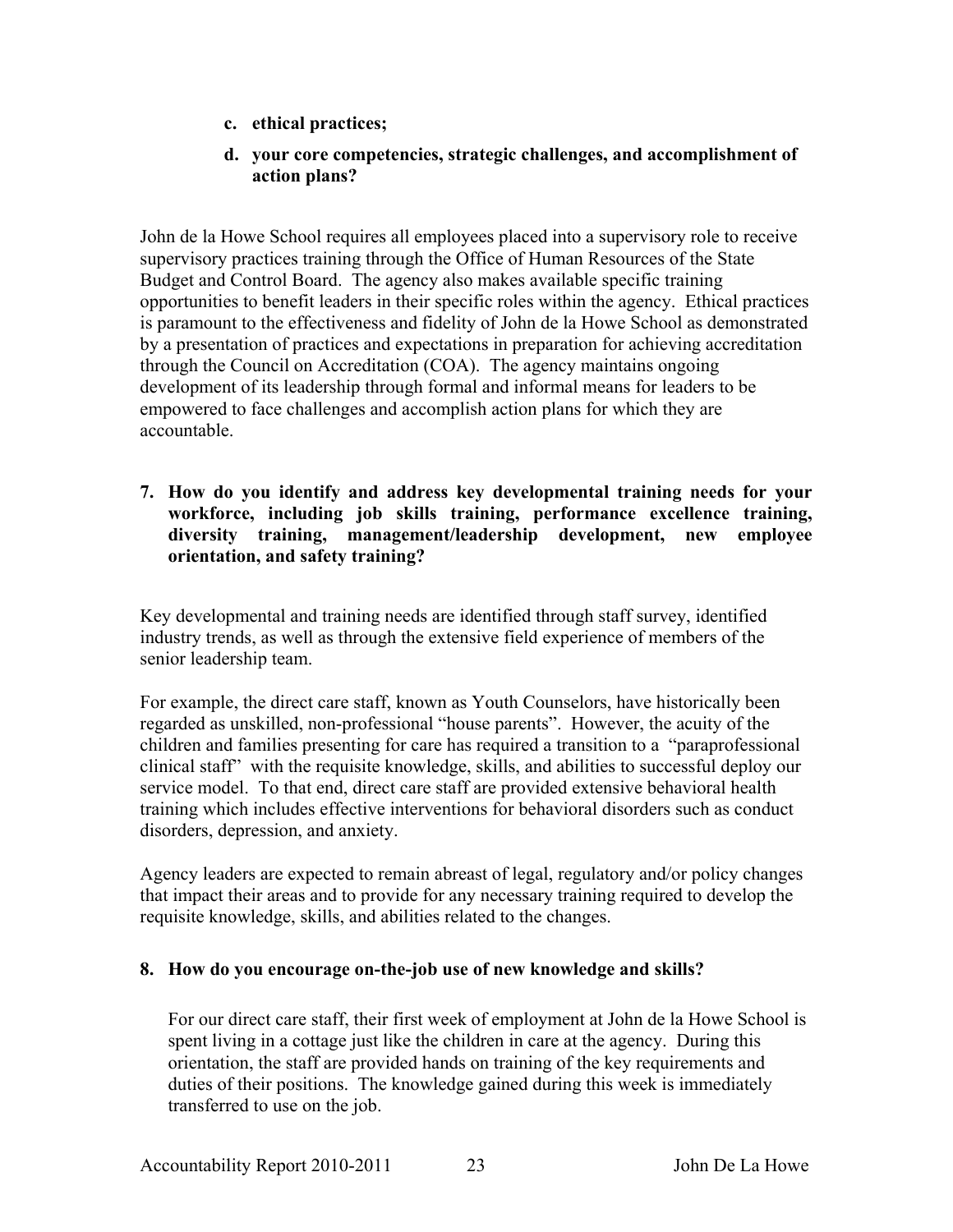#### **9. How does employee training contribute to the achievement of your action plans?**

Employee training in the human services field and in those supporting competencies across the agency is of paramount importance to the successful achievement of agency action plans.

#### **10. How do you evaluate the effectiveness of your workforce and leader training and development systems?**

John de la Howe School utilizes feedback mechanisms to evaluate the effectiveness of workforce training and development. Personnel receiving training are asked to complete an evaluation of the training at its conclusion. The trainer and the information presented are evaluated as to presentation and relevance to the performance of duties.

#### **11. How do you motivate your workforce to develop and utilize their full potential?**

Frequent expressions of encouragement and appreciation by members of the senior leadership to employees are a key component in employee motivation. Likewise, instances of "Selfless Service to Others", an ongoing agency theme, are shared with all staff in various communications.

Opportunities for training are provided and participation encouraged; if not mandatory. Employees are assessed on their interest, skills, education and personal and professional goals. Likewise, employees are encouraged to apply for job opening opportunities that match their interest and skills inventory as a means to leverage existing agency knowledge.

#### **12. What formal and/or informal assessment methods and measures do you use to obtain information on workforce well-being, satisfaction, and motivation? How do you use other measures such as employee retention and grievances?**

Assessment methods used to obtain information on workforce well-being, satisfaction, and motivation include survey, one-on-one interaction with senior leadership, maintaining an atmosphere of openness and responsiveness, and the creation of an environment in which concerns may be openly shared and discussed.

When staff choose to separate from the agency, exit interviews are offered. The information collected during those interviews is then used to determine areas requiring attention and to develop corresponding action plans. Areas that present an emerging pattern or trend are given a high priority.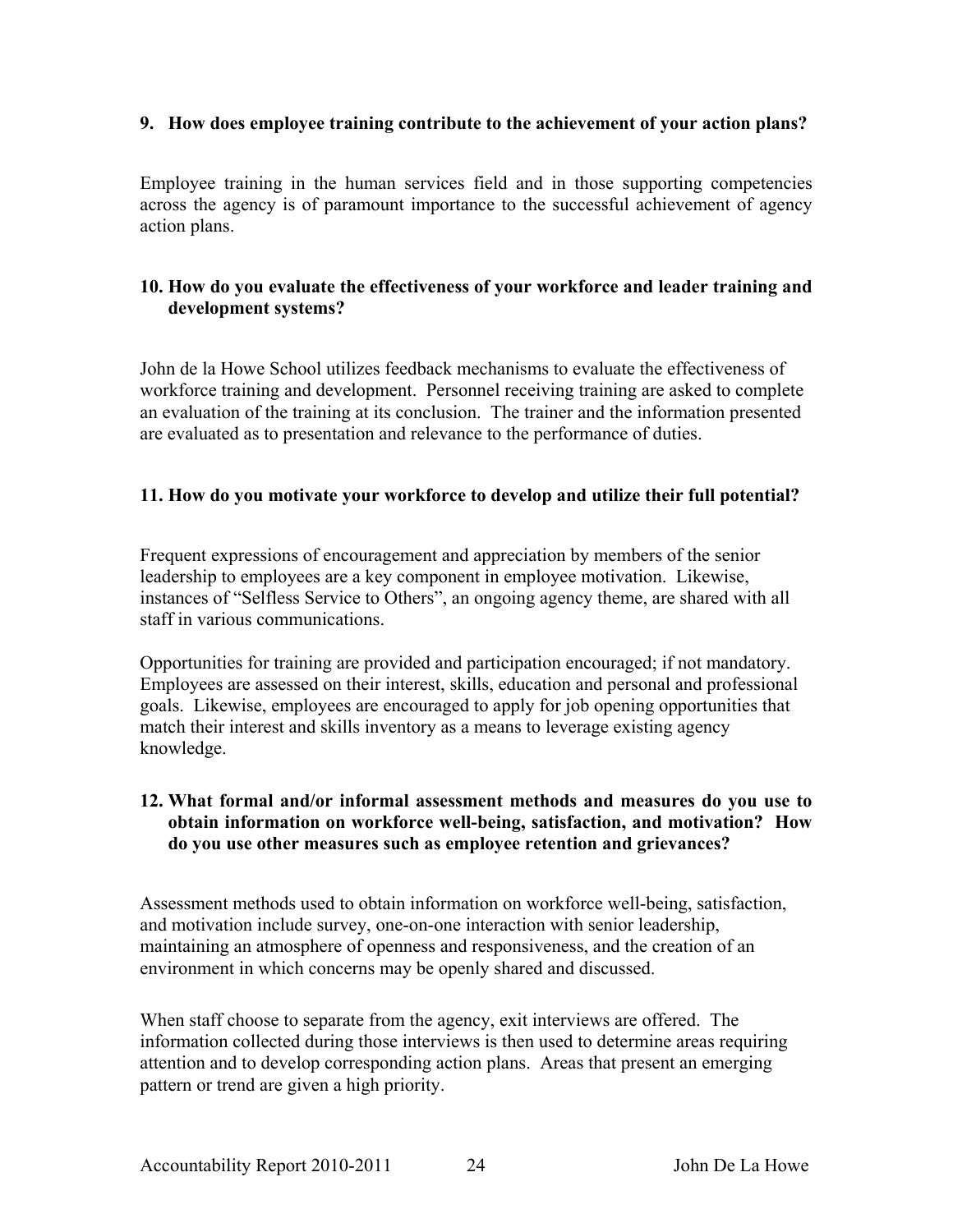#### **13. How do you manage effective career progression and effective succession planning for your entire workforce throughout the organization?**

John de la Howe School's Knowledge Transfer Plan aids in accomplishing effective succession planning. Part of this plan incorporates a temporary succession plan, or transfer of duties, in the event a key position becomes vacated in a planned or unplanned way, or the position will be vacant for an extended period of time. Through the continued implementation of this plan, cross training takes place for staff in key positions to develop other staff, teaching additional skills that may be required if they had to take responsibilities of a higher level position.

#### **14. How do you maintain a safe, secure, and healthy work environment?**

John de la Howe School strives to maintain a safe and healthy work environment. An "open door policy" is maintained for the reporting of any practices that may be considered unsafe to any member of management. First Aid/CPR and Blood Borne Pathogens classes are provided to all employees on an annual basis. Efforts to provide a safe environment for students and staff are continually encouraged.

John de la Howe uses Therapeutic Crisis Intervention (TCI) as a prevention and intervention tool for acute behaviors. TCI was developed by the Residential Child-Care Project of Cornell University. TCI training is designed to help staff communicate effectively, intervene appropriately, and de-escalate a student in a crisis situation. It also teaches a safe and therapeutic process to use physical intervention as a last resort. The course focuses on communication skills and techniques to listen and assist young people with decision-making and anger management.

#### **Category 6 – Process Management**

#### **1. How do you determine and what are your organization's core competencies, and how do they relate to your mission, competitive environment, and action plans?**

John de la Howe School's core competencies include expertise in the treatment process and the academic/vocational instruction process. The treatment process includes the full continuum of behavioral health treatment a child receives while in care at John de la Howe School. Included in the process is the child's individualized assessment and treatment plan, interventions provided to assist the child with achieving his/her treatment plan goals and the regular review of progress toward the treatment goals. Specific interventions include, but are not limited to, individual counseling, family counseling, group counseling, behavior intervention, daily living skills training, medication management, case management, and parenting education.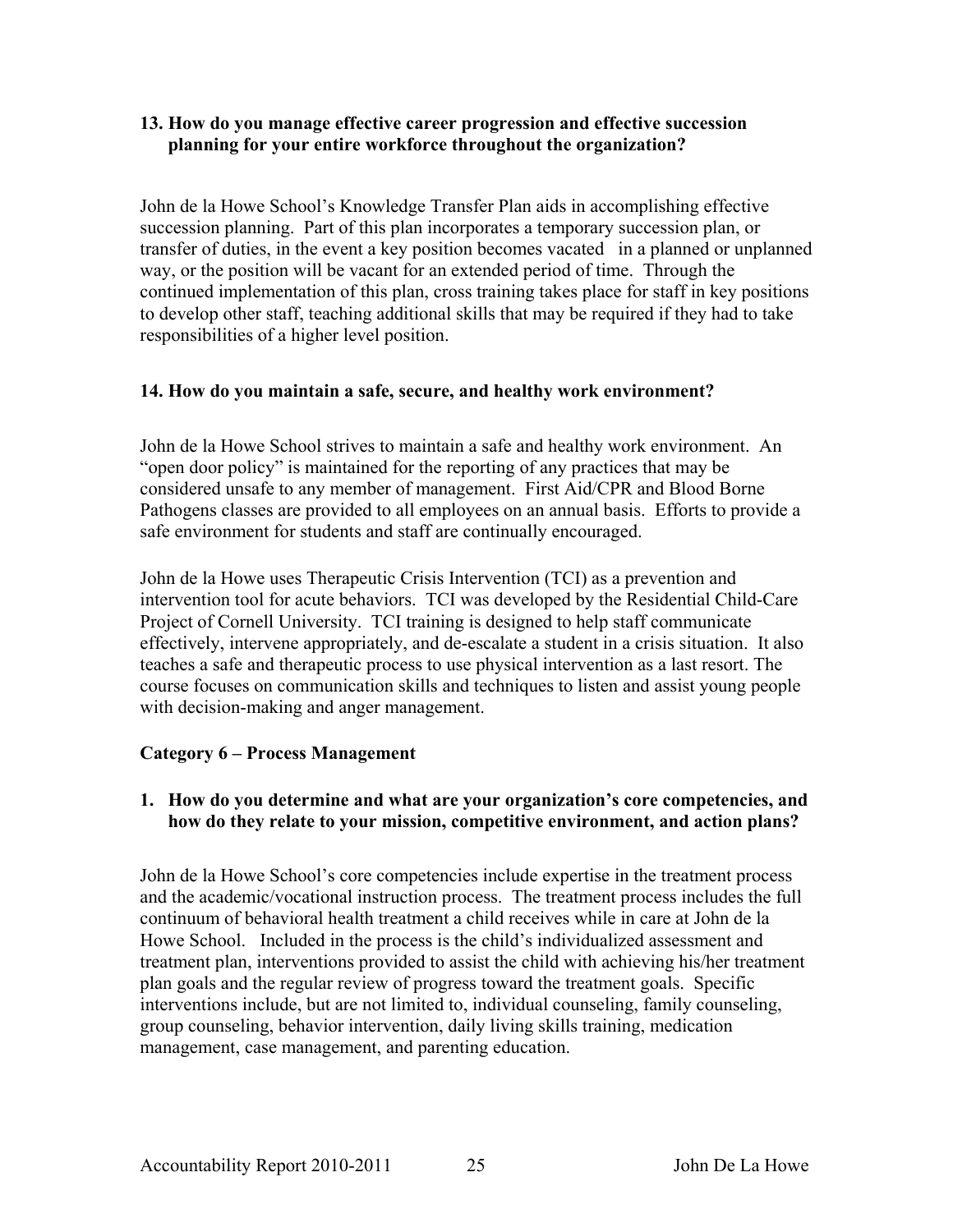Academic instruction encompasses all aspects of the child's formal academic and vocational education. This process includes instruction in core subjects such as math, science, language arts, and social studies and supplemental subjects such as health education, physical education, and computer skills training. The school continues to use a service learning component and the PACE Learning System, a self-paced learning program, for our students, strengthening the educational service offerings during the school day. In addition to instruction, a regular assessment of a client's education progress, including standardized testing, is included in the education process.

#### **2. How do you determine and what are your key work processes that produce, create or add value for your customers and your organization and how do they relate to your core competencies? How do you ensure these processes are used?**

John de la Howe School's key work processes and core competency areas include:

- structured group living in a cottage or camp environment, depending upon program assignment
- individual and group therapy sessions
- academic instruction of core subject material
- service learning and experiential learning opportunities
- development of independent living and appropriate social skills

These processes are integral to the system of care provided by the agency to its customers.

#### **3. How do you incorporate organizational knowledge, new technology, cost controls, and other efficiency and effectiveness factors, such as cycle time, into process design and delivery?**

John de la Howe School incorporates organizational knowledge, technology considerations, and cost controls during planning processes through the agency's continuous quality improvement process. Through the use of action plans, various elements of process design and delivery are stepped out, culminating into an effective and efficient means of development and implementation.

Instances of such activity include the utilization of the agency's management information system. Collecting and reporting data aids in making admission decisions and cottage assignments, as this makes possible the tracking of changes in the characteristics and needs of our customers.

Similarly, the agency's budget process is departmentalized so that those held accountable for expenses can be provided with the data necessary to make informed and appropriate decisions.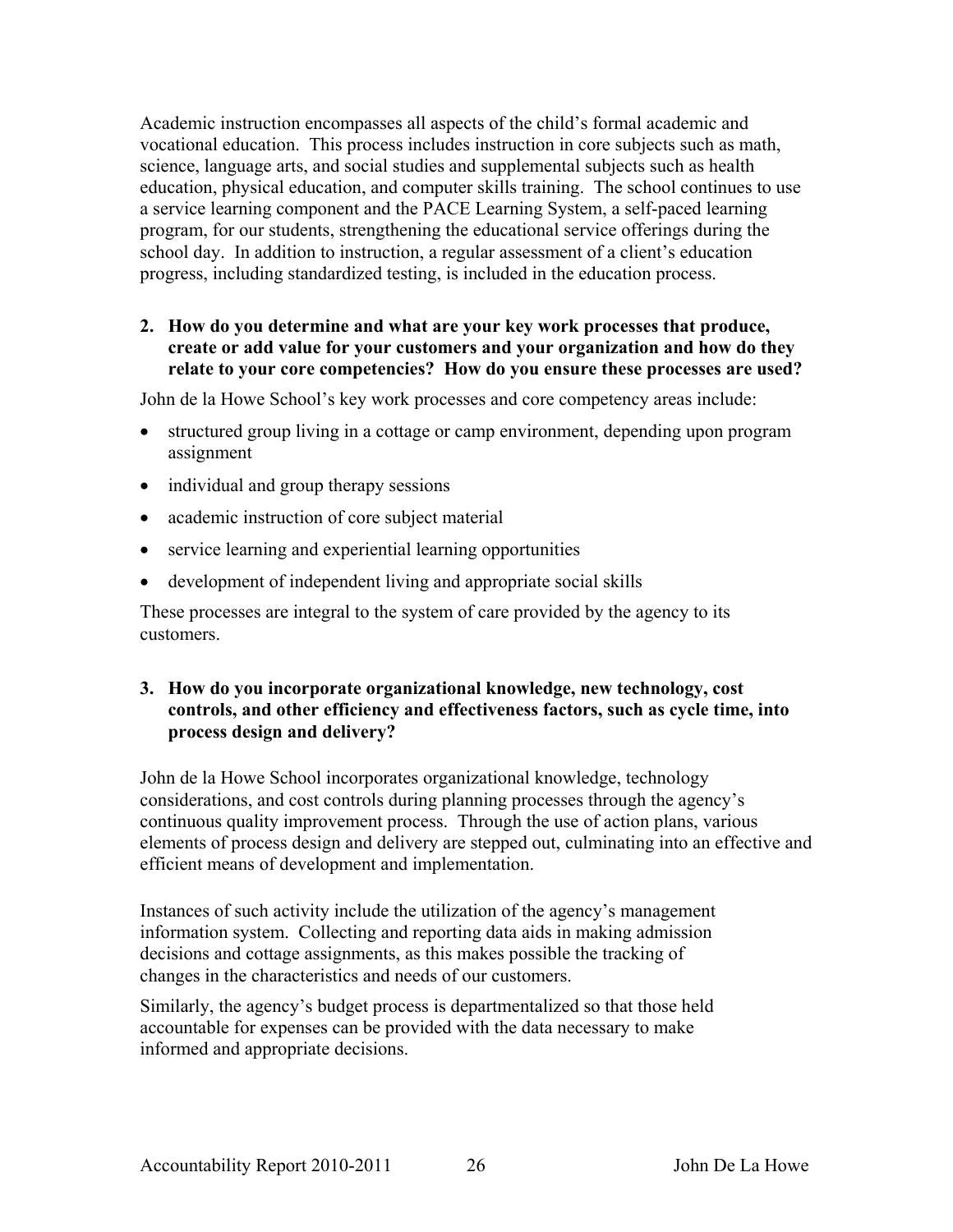#### **4. How does your day-to-day operation of these processes ensure meeting key performance requirements?**

These processes drive the day-to-day operations of the agency and provide insight into process improvement requirements.

#### **5. How do you systematically evaluate and improve your key product and service related work processes?**

John de la Howe School routinely evaluates the learning centered and service related processes through the continuous quality improvement process. The agency is in the process of implementing an enterprise solution designed specifically for residential treatment facilities with an education component and links to the state Department of Education's Power School platform to provide needed outcome measures to evaluate our effectiveness.

#### **6. What are your key support processes, and how do you evaluate, improve, and update these processes to achieve better performance?**

John de la Howe School's key support processes include Information Technology, Human Resources, Finance, and Facilities Maintenance. Information Technology supports all of the departments of the agency and plays a special role in tracking the behavioral improvements of our students. Our rural location provides challenges in attracting outside vendors to perform maintenance activities. Therefore, our maintenance staff must stay abreast of developments regarding the upkeep of facilities and they provide routine preventive maintenance to prolong the life of equipment and structures on the campus. Facilities must be in to code and structurally sound in order to ensure a safe environment for the students we serve. In addition a deferred maintenance plan is projected for a five-year period. Permanent improvement expenditures are based on the greatest need, which is determined by the condition of the structure and impact on the agency's programs.

#### **7. How does your agency determine the resources needed to meet current and projected budget and financial obligations?**

John de la Howe School assesses and reviews the operating needs of the agency on a regular basis to ensure that adequate financial resources are available to support our operations. During the agency's budget submission process, projections of fixed costs and new initiatives are made to provide a responsible request for appropriations. Following the agency's approved budget, resources are monitored on a daily basis to make sure all financial obligations are met and that resources remain to meet the ongoing obligations throughout the budgetary year.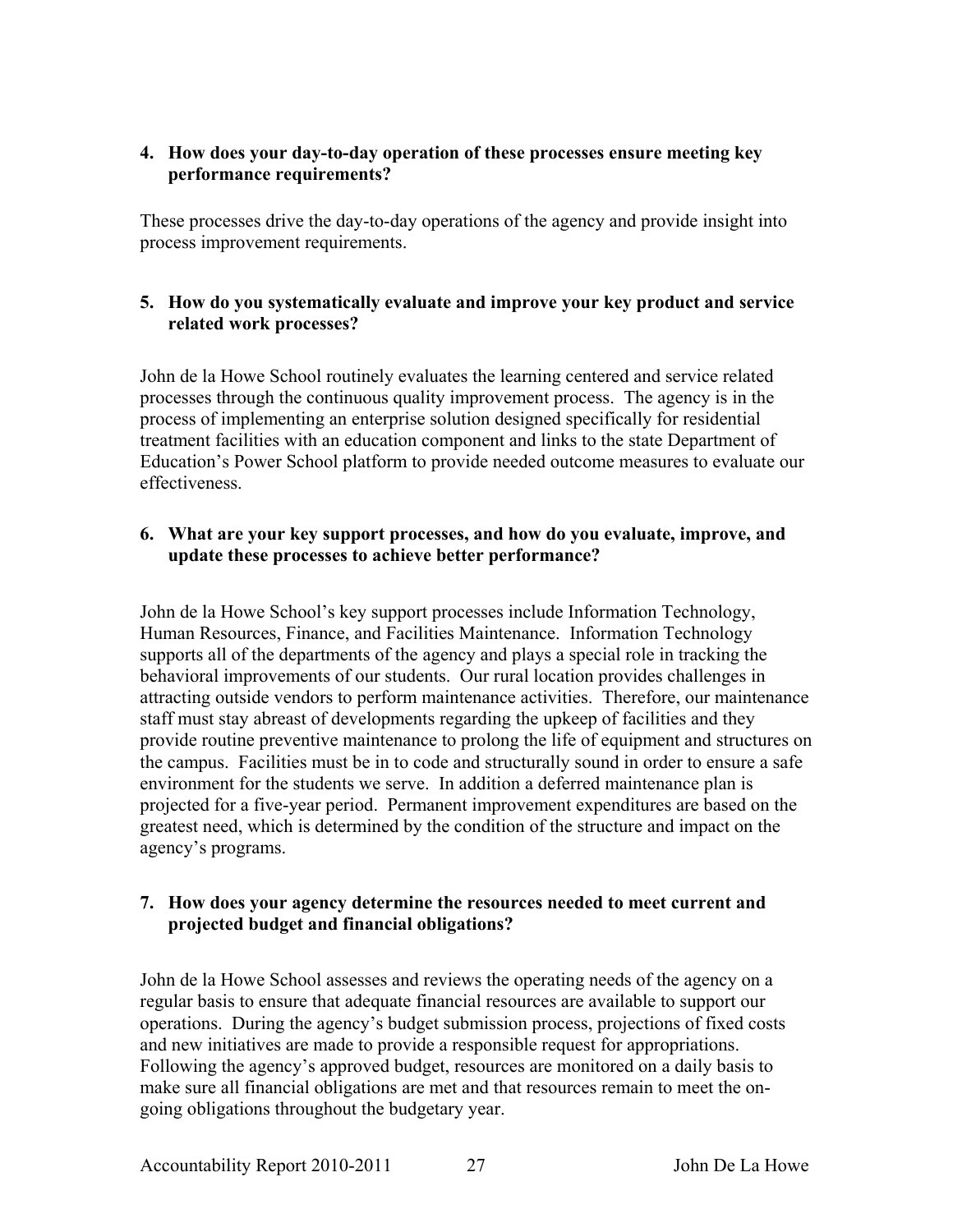New initiatives are prioritized and are incorporated only when appropriate funding is available. John de la Howe School attempts to subsidize its regular funding through alternative funding sources such as grants, foundation and alumni support.

#### **Category 7 – Results**

#### **7.1 What are your performance levels and trends for your key measures of mission accomplishment/product and service performance that are important to your customers? How do the results compare to those of comparable organizations?**

John de la Howe School's Group Living Program measures a child's progress in six areas: cottage life and behavior, academic performance, school conduct, progression through counseling, Homestay events and evaluations, and activity therapy. These six domains are then combined to provide an overall progress in treatment score for the child.

Parents/guardians do not place their children at John de la Howe School with the intent that the child will remain until adulthood. Preparing for the return home begins with the first day of placement. A Homestay calendar is prepared annually so parents/guardians can be prepared for the specific times that the child will return home for an assessment period to determine their functioning in their home environment. Parents/guardians are partnered with John de la Howe School, and this is seen through the evaluations that the families complete on their child for each Homestay that occurs.

Activity Therapy incorporates participation, behavior, and sportsmanship through the various service learning and recreational activities provided through the Activity Therapy section of the Experiential Learning Department of John de la Howe School.

The overall progress of a child is calculated based upon the six aforementioned domains. This becomes a significant factor when determining how close a child is in completion of their goals, and discharge can be considered.

#### **7.2 What are your performance levels and trends for your key measures on customer satisfaction and dissatisfaction? How do your results compare to those of comparable organizations?**

A major indicator for customer satisfaction is reflected in the number of referrals received through the course of the year.

Having a child complete its program does not mean the agency has forgotten him/her. John de la Howe School works with the family to prepare them for their child's return to the home and local school environment, and recommends local sources of support in their home community.

Comparative data is difficult to assess as the agency is unique in its provision of services.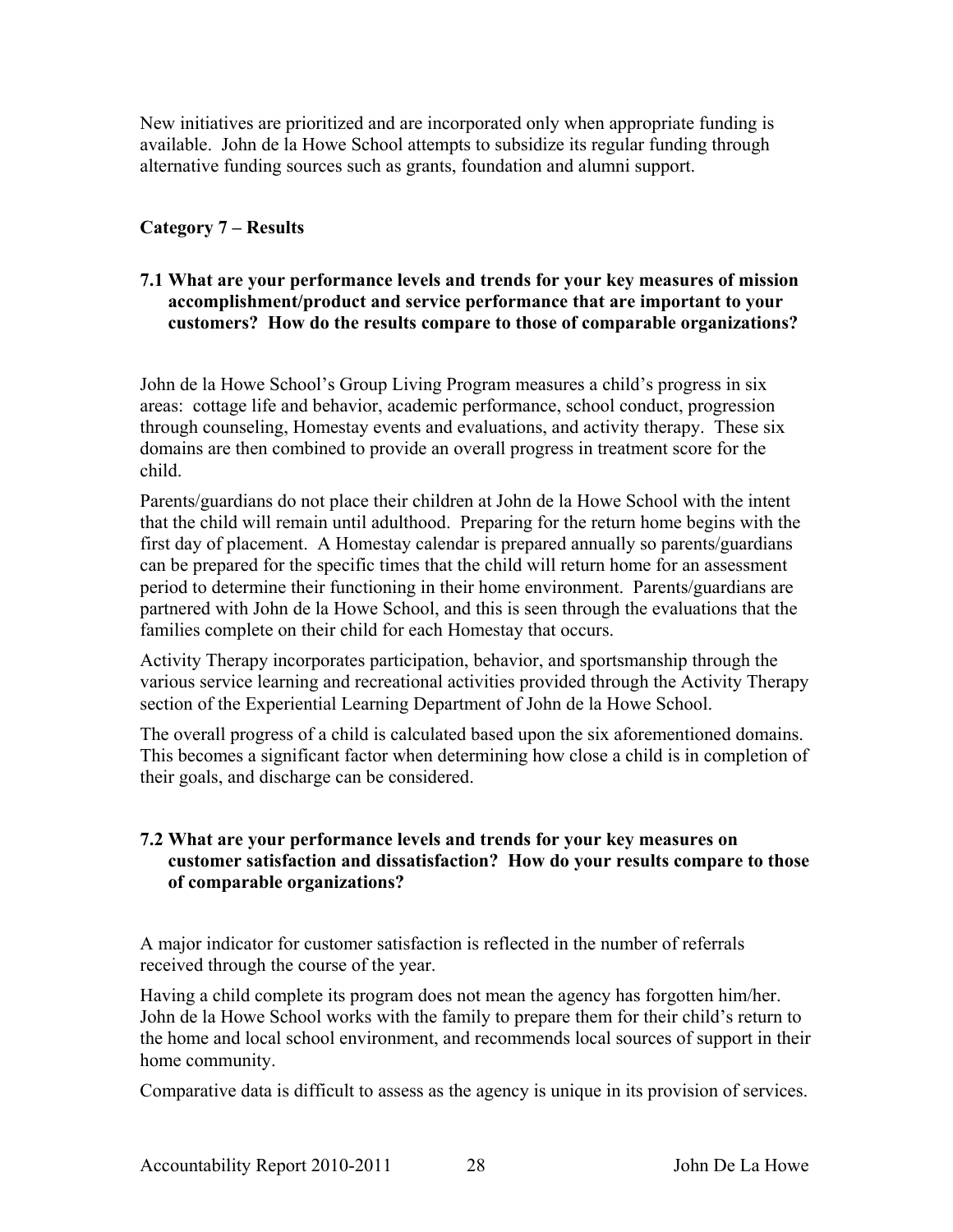#### **7.3 What are your performance levels for your key measures on financial performance, including measures of cost containment, as appropriate?**

John de la Howe School remains committed to sound fiscal stewardship. Even as the agency had to endure the reductions that affected all state agencies, John de la Howe kept its commitment to being a best practices provider of quality services. Available funds are targeted to the priority areas of direct care, the safety and security of the students in our care and toward family centric counseling and activities.

#### **7.4 What are your performance levels and trends for your key measures of workforce engagement, workforce satisfaction, the development of your workforce, including leaders, workforce retention, workforce climate including workplace health, safety and security?**

Despite budget reductions, John de la Howe School has maintained its performance level in servicing the children and families of South Carolina.

John de la Howe School accepts into placement children that need moderate managed care. As a result, every effort is made to ensure a safe environment for students and staff. The agency routinely communicates the importance of safety among the workforce.

#### **7.5 What are you performance levels and trends for your key measures of organizational effectiveness/operational efficiency and work system performance?**

John de la Howe School considers its key measures for organizational effectiveness to be the academic achievement of children while in care, the overall number of children served, and the amount of referrals received for placement.

#### **7.6 What are your performance levels and trends for the key measures of regulatory/legal compliance and community support?**

John de la Howe School incorporates its treatment processes within the time frames of the academic year, yet the agency receives placement year round. As such, the needs of the children in care will at time overlap into another academic cycle. Consequently, a number of discharges may occur at the conclusion of an academic cycle, and as a result, the following year may experience an increase in the number of children needing to remain in care.